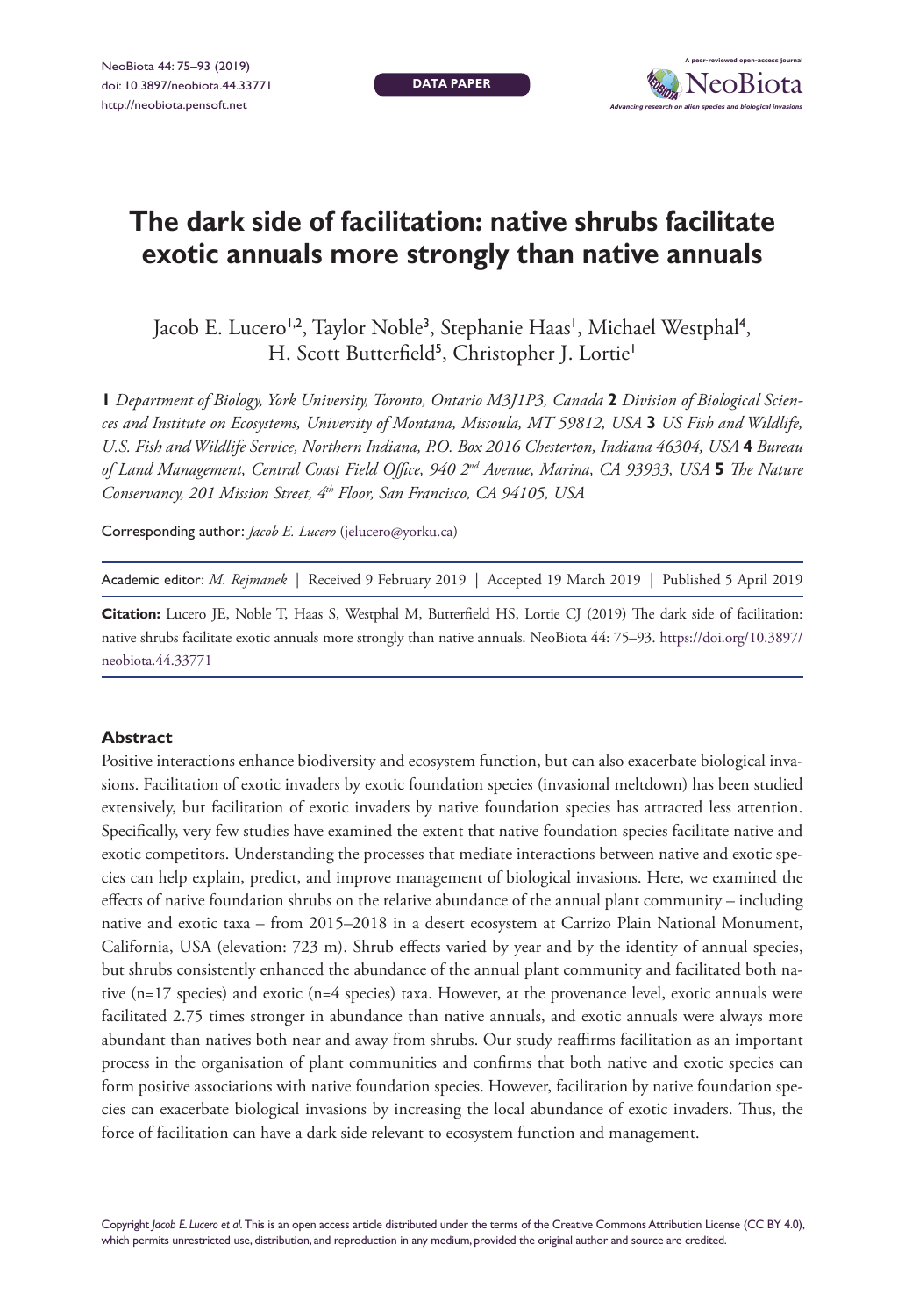#### **Keywords**

*Bromus rubens*, deserts, exotic species, facilitation, invasional meltdown, native species, plant invasions, shrubs

#### **Introduction**

Positive interactions among species, or facilitation, can strongly influence the organisation of plant communities (Callaway 1995; Callaway 2007; Brooker et al. 2008), particularly in unproductive environments (Bertness and Callaway 1994; Maestre et al. 2009). Facilitation occurs when a foundation species ameliorates biotic or abiotic stresses that would otherwise inhibit the abundance, richness, fitness, and/or population growth of beneficiary species (Callaway 2007). For example, foundation shrubs in deserts can provide annual species with refuge from solar radiation and/or drought, resulting in increased richness and abundance of annual species inside shrub canopies relative to outside of canopies (Filazzola and Lortie 2014). Importantly, beneficiary species can experience facilitation from foundation species and interspecific competition from other beneficiary species simultaneously, which can influence the net outcome of biotic interactions (Poulos et al. 2014; Sheley and James 2014; Wright et al. 2014). Regardless, facilitation generally enhances biodiversity (Butterfield et al. 2013; McIntire and Fajardo 2014) and ecosystem function (Michalet 2006; Callaway 2007; Michalet and Pugnaire 2016).

However, facilitation can have a dark side when beneficiary species are exotic invaders. Invasive plant species pose a pervasive threat to ecosystem function worldwide (Simberloff et al. 2013), including strong effects on historic patterns of nutrient cycling (Liao et al. 2008), energy flow (Baxter et al. 2004; Pearson and Callaway 2008), and abiotic disturbance (D'Antonio and Vitousek 1992; Balch et al. 2013). These disruptions are often associated with sharp reductions in local biodiversity (Vila et al. 2011; Bellard et al. 2016). Interestingly, positive interactions have been shown to promote the success of invasive species in non-native communities (Simberloff 2006; Griffith 2010). Exotic invaders are commonly facilitated by exotic species (reviewed by Simberloff 2006), and such "invasional meltdown" (Simberloff and Von Holle 1999) is a leading hypothesis in invasion biology (Jeschke et al. 2012). Native foundation species can also facilitate exotic invaders, especially in harsh environments (Lenz and Facelli 2003; Cavieres et al. 2008; Altieri et al. 2010; Griffith 2010; Zarnetske et al. 2013; Badano et al. 2015; Hupp et al. 2017). However, native-invader facilitation has attracted less attention than the invasional meltdown hypothesis. Furthermore, very few studies have specifically addressed whether native foundation species in drylands benefit native and exotic beneficiary species to the same extent (but see Reisner et al. 2015; Ramírez et al. 2015). The biogeographic origins (i.e., provenance) of beneficiary species is an important consideration because exotic species displace native species in drylands globally (Balch et al. 2013; Bellard et al. 2016; Vitousek et al. 2017), and facilitation by native foundation species can influence the outcome of interactions between native and exotic taxa (Reisner et al. 2015). Strong facilitation of exotic species relative to native competitors could require conservationists to shift their focus from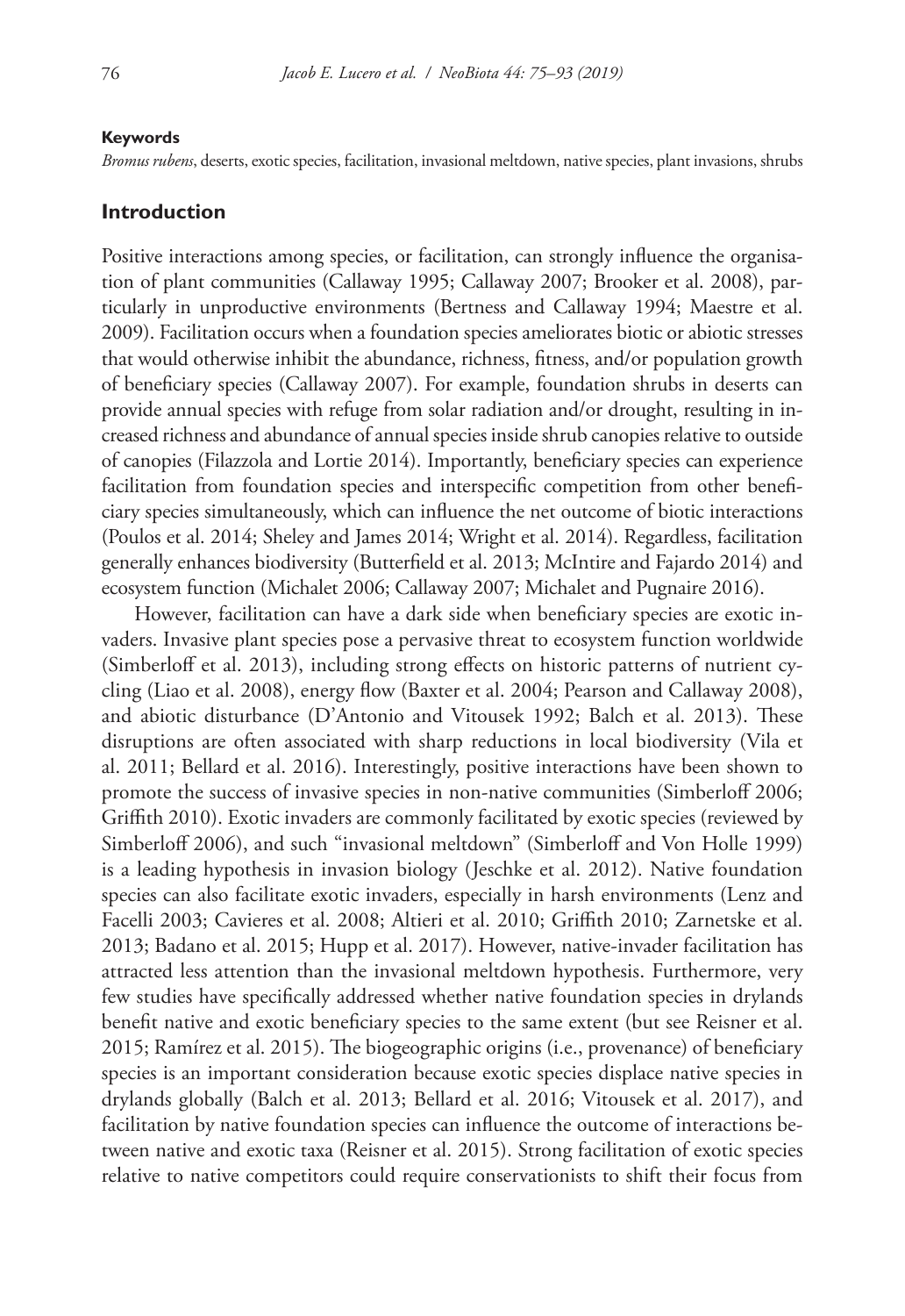manipulating competitive interactions to facilitative ones in order to manage biological invasions (Funk et al. 2008).

The objective of this study was to investigate the extent that native and exotic species of annual plants associate with (i.e., are facilitated by) native foundation shrubs in an arid ecosystem. This issue is timely because drylands worldwide are increasingly comprised of exotic species (Vitousek et al. 2017; Simpson and Eyler 2018), and facilitation by native foundation species has considerable potential to be used as a tool for restoring native biodiversity to drylands degraded by biological invasions and other anthropogenic disturbances (Padilla and Pugnaire 2006; Funk et al. 2008; Gomez-Aparicio 2009; Lortie et al. 2018c). Specifically, we examined the hypothesis that native and exotic annual species can associate differentially with native foundation shrubs. We tested the following predictions: (i) the net abundance of the annual plant community is greater near native foundation shrubs than away from shrubs; (ii) native and exotic annual species can both associate with native foundation shrubs to become beneficiary species; and (iii) the strength of facilitation depends upon the provenance of beneficiary species. To better understand community-level outcomes of biotic interactions, we also evaluated correlations between the abundance of native and exotic annual species near and away from native foundation shrubs.

### **Methods**

## **Study site and species**

We surveyed annual plant communities at Carrizo Plain National Monument in the San Joaquin Desert (Germano et al. 2011) of California (35.1N, 119.6W, elevation: 723 m) at peak flowering from March to April from 2015 to 2018 at a total of seven study sites (Suppl. material 1: Table A1). This area is characterised as an arid grassland (Buck-Diaz and Evens 2011), but the native shrubs *Ephedra californica*, *Gutierrezia californica*, and *Atriplex polycarpa* are also present (U.S. Department of the Interior 2011). Here, we explored the potential for *E. californica*, the most abundant shrub species at our sites (Buck-Diaz and Evens 2011; Noble et al. 2016), to act as a foundation species. *Ephedra californica* is a long-lived perennial associated with the creosote scrublands, chaparral, and arid grasslands of southwestern North America (Cutlar 1939) and can facilitate native annuals (Lortie et al. 2018a) and endangered vertebrates (Filazzola et al. 2017; Westphal et al. 2018). We sampled a total of 21 annual plant species throughout the study (Suppl. material 1: Table A2), including 17 native and 4 exotic species. Among the exotic species sampled was *Bromus madritensis*  ssp. *rubens* (*B. rubens* hereafter), one of the most problematic exotic invaders in the region (Salo 2005). Annual precipitation, mean annual temperature, and mean winter temperature at the study sites ranged from 116.22–129.44 mm, 17.5–18.0 °C, and 10.19–12.14 °C, respectively (Suppl. material 1: Table A2).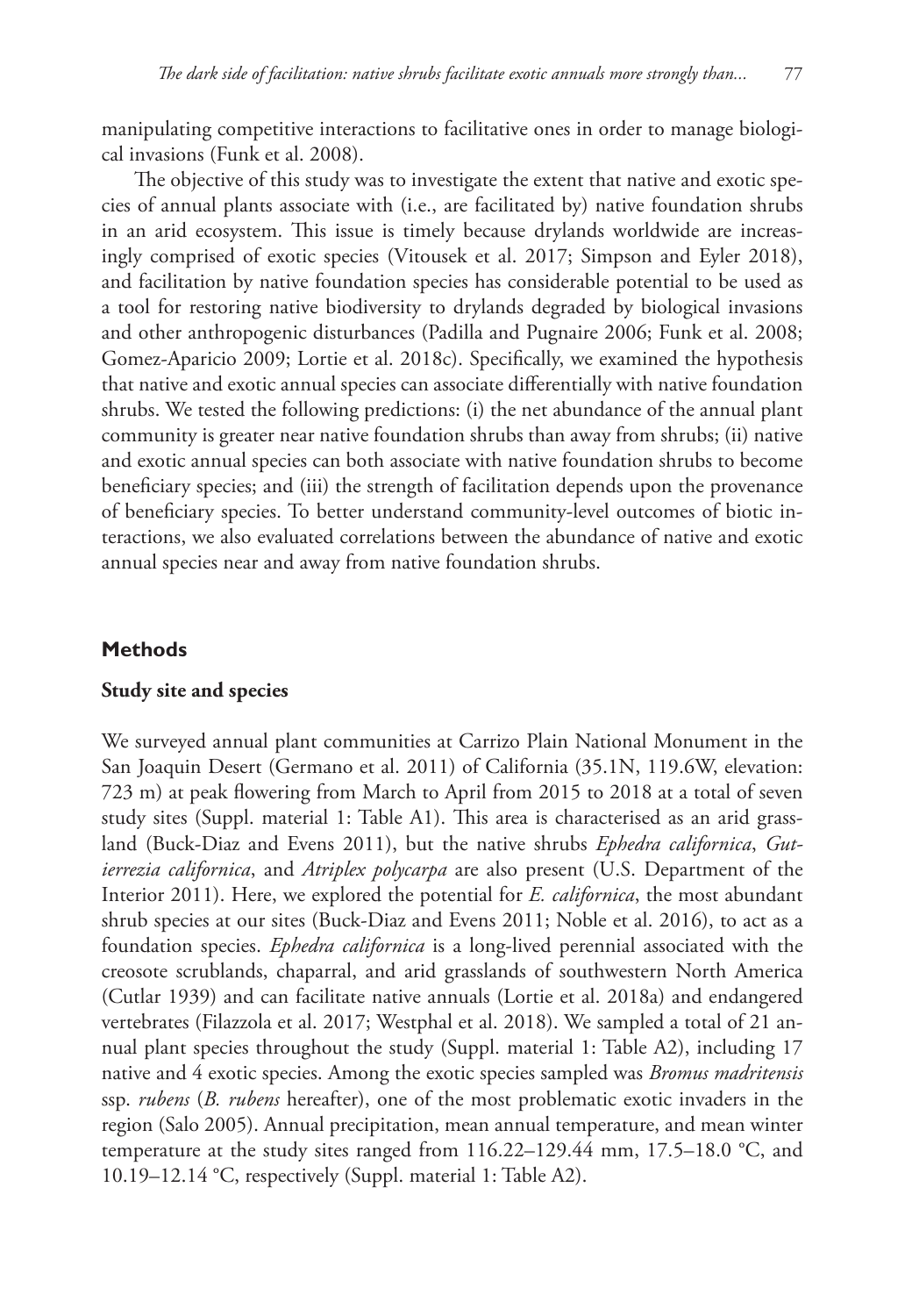### **Sampling**

We sampled the abundance of the annual plant community using a paired shrub-open microsite contrast with  $0.5 \times 0.5$  m quadrats (Pescador et al. 2014). Shrub microsites were defined as the area immediately beneath the canopy of *E. californica* shrubs, and open microsites were defined as interstitial spaces at least 1 m from any shrub canopy. We did not sample areas more than 5 m away from shrubs. A total of 1194 independent pairs of shrub and open microsites were sampled, and repeated-measures were avoided by randomly selecting sampling locations at each site for each year. The size of foundation plants can influence the direction and magnitude of their effects on neighbours (Tewksbury and Lloyd 2001; Miriti 2006; Brathen and Lortie 2015). To account for this, the height, width, and perpendicular width (m) of each foundation shrub were measured, and the volume for a sphere was used to summarise shrub sizes (m3 ) as a covariate in subsequent analyses. Across all study sites, mean shrub width was 2.80 m  $\pm$  0.03 SE, mean shrub volume was 23.65 m<sup>3</sup>  $\pm$  0.26 SE, and mean shrub density was  $44.43$  shrubs/ha  $\pm$  8.98 SE. These measurements are well within ranges reported by other studies in similar systems (e.g., Lortie et al. 2018a). We recorded the total abundance of each annual species present in sampling quadrats, and the provenance of each annual species was retrieved from the CalFlora database (CalFlora 2018). Individuals were easy to distinguish because the annual species we sampled do not reproduce asexually. Data are publicly archived (Lortie et al. 2018b).

#### **Statistical analyses**

Relative interaction indices ("RIIs" hereafter; Armas et al. 2004) were used to estimate the effects of *E. californica* shrubs on the relative abundance of annual species. We calculated RIIs as follows:

$$
RII = \frac{A_s - A_c}{A_s + A_c}
$$

where *A<sub>s</sub>* is the abundance (i.e., no. individual plants) of an annual species in a shrub microsite and  $A_c$  is the abundance of the same annual species in the paired open microsite. RII values range from -1 to +1. Negative RII values indicate negative (competitive) effects of shrubs on annual species, positive values indicate positive (facilitative) effects, and a value of 0 indicates a neutral effect. Annuals are only considered to be beneficiary species of foundation shrubs when RII is positive.

To evaluate whether annual species were generally more abundant near *E. californica* shrubs than away from shrubs, we performed independent one-sample *t-*tests with mean RII (pooled per species per year) as the response variable for each year of the study. We used an additional one-sample *t-*test to summarise the net strength of shrub associations across all study years. We evaluated the net strength of species-specific shrub associations using a linear mixed-effects model with RII (pooled per species per year) as the response variable, species identity and shrub volume as fixed factors, and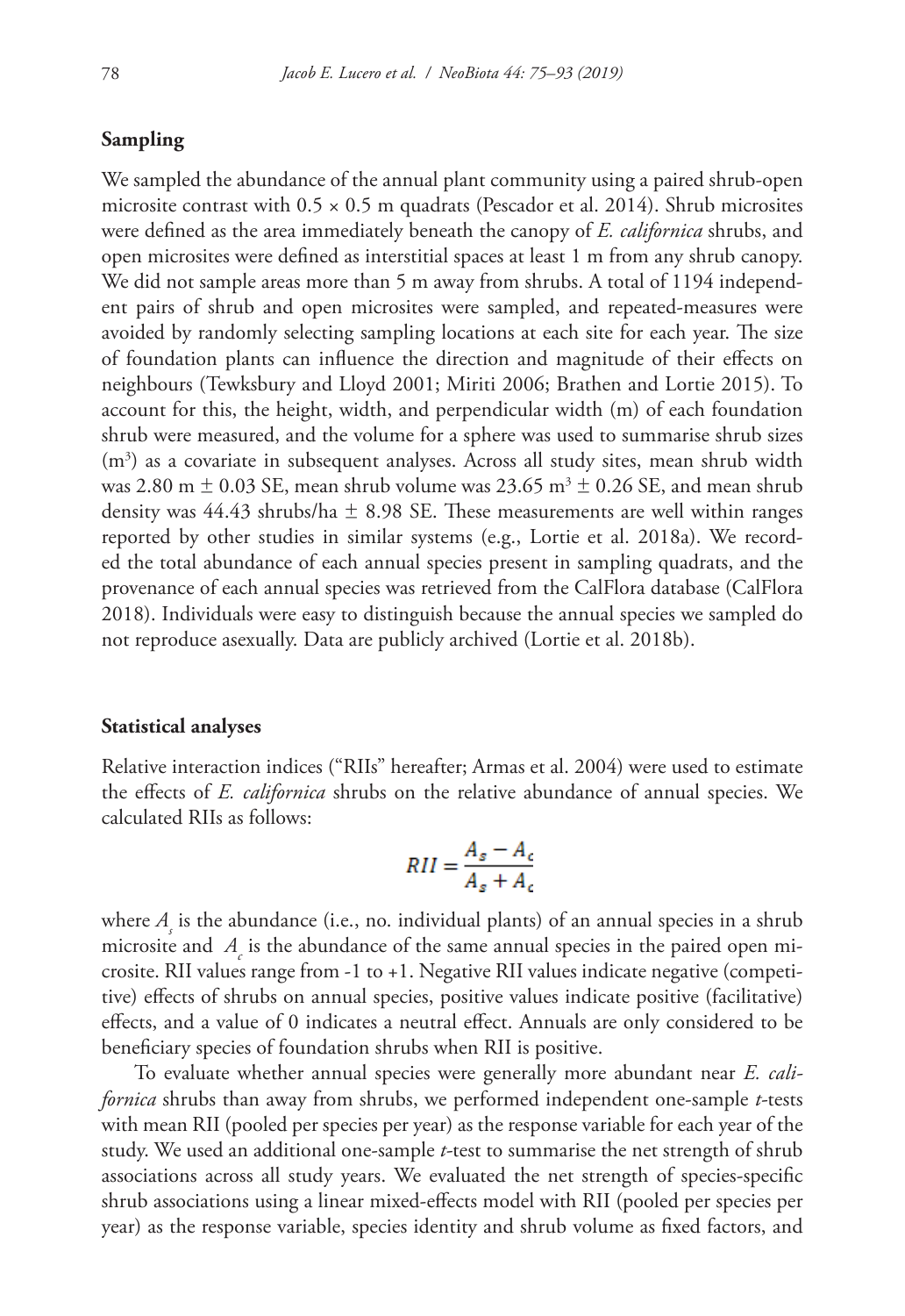study year as a random factor. Treating year as a random factor accounted for stochastic sources of inter-annual variation, such as climate (Suppl. material 1: Table A2).

To test whether native and exotic annual species associated differentially with *E. californica* at the provenance level, we employed independent generalised linear models for each year of the study with RII (pooled per species) as the response variable and species provenance as a fixed factor. We contrasted the net strength of native vs. exotic associations with shrubs across all study years using a linear mixed-effects model with RII (pooled per species per year) as the response variable, species provenance and shrub volume as fixed factors, and study year as a random factor.

We inferred the outcome of biotic interactions between native and exotic annuals at the provenance level using *t*-tests and linear models. For shrub and open microsites and for each year of the study, we contrasted the net abundance of native vs. exotic annuals using independent one-sample *t*-tests with abundance (i.e., not RIIs) as the response variable. We then regressed net native abundance against net exotic abundance using linear models. These regressions addressed the effects of exotic annual species on the abundance of native annual species. Negative line slopes suggested competitive effects; positive line slopes suggested facilitative effects (Pearson et al. 2016).

All analyses were performed in R, version 3.5.1 (R Development Core Team 2018). All linear mixed-effects models used the lmer function of the lmerTest package (Kuznetsova et al. 2018). *T*-tests, generalised linear models, and linear models used the t.test, glm, and lm functions, respectively (R Development Core Team 2018). We used the emmeans function of the emmeans package (Lenth et al. 2018) for post-hoc contrasts of factors from generalised and mixed-effects linear models. R code is publicly archived at Zenodo (Lortie 2018).

#### **Results**

Annual plant species were generally more abundant near native foundation shrubs than away from shrubs. Across all species and years, annual plants were 1.35 ( $\pm$  0.68 SE) times more abundant under shrubs than in the open (df = 2381, *t*-value = 12.97, *P* < 0.01). Accordingly, net RII summarised across all species and years was greater than zero (RII = 0.22 ± 0.05 SE, df = 30.00, *t*-value = 4.98, *P* << 0.01) (Table 1). In addition, RII values summarised across all annual species were greater than zero for each year of the study except 2017 and were never less than zero (Table 1).

In each year of the study, native and exotic annual species positively associated with *E. californica* to become beneficiary species (Fig. 1). Many shrub-annual plant associations were neutral, but none were negative (Fig. 1, Suppl. material 1: Table A3). Interestingly, the only annual species that formed a positive association with *E. californica* across all study years was the exotic invader *B. rubens* (RII =  $0.55 \pm 0.16$  SE, df = 4.09, *t*-value = 2.72, *P* = 0.05) (Suppl. material 1: Table A3). Shrub size did not affect association patterns at the species level (Suppl. material 1: Table A4).

Interestingly, native and exotic annuals associated differentially with native foundation shrubs at the provenance level. At the provenance level, net RII summarised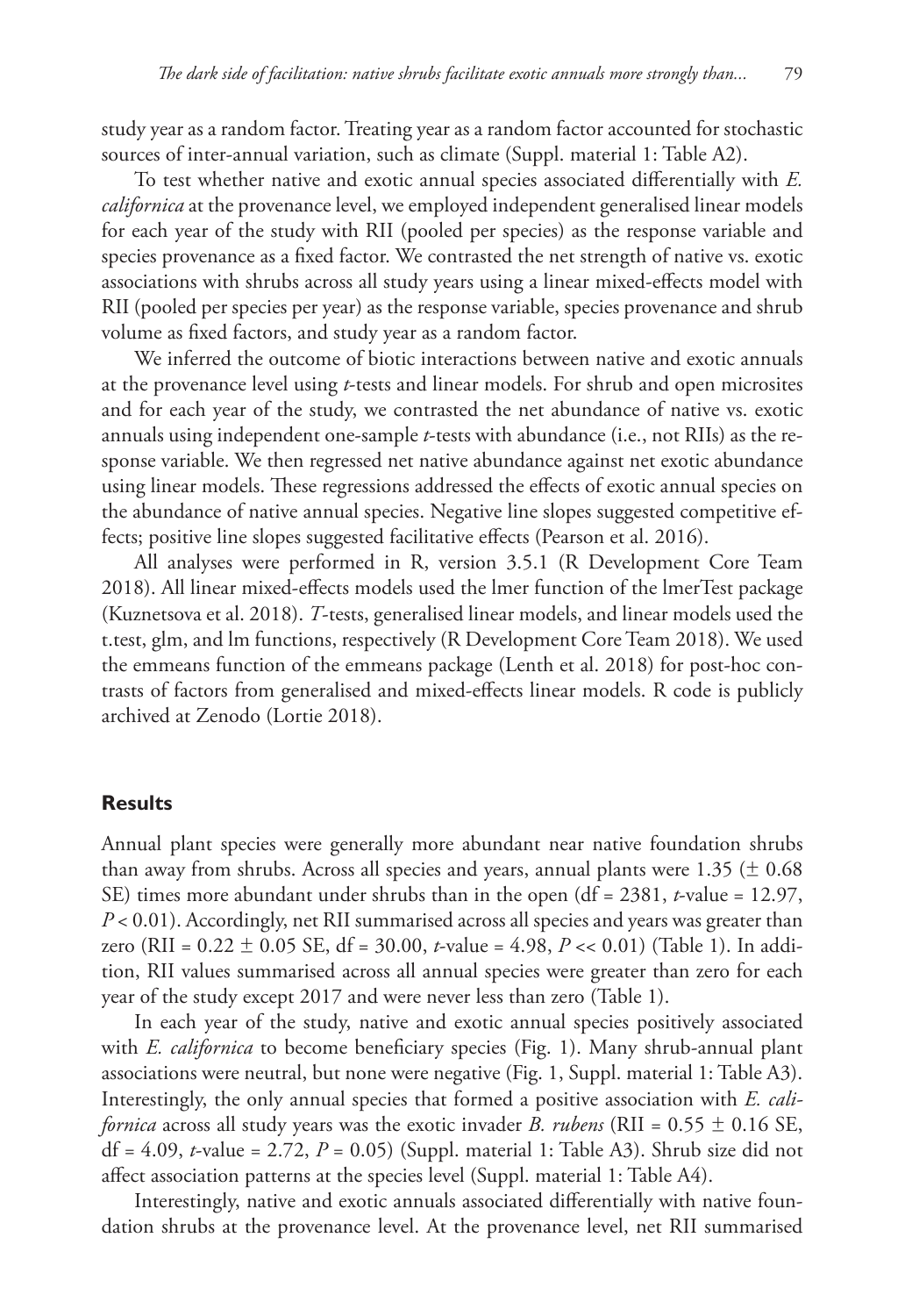**Table 1.** Mean effects (RII  $\pm$  SE) of shrubs on annual species at the community level. RII values are summarised across all annual species for each year of the study (2015–2018) and for all study years combined (Net). *P* ≤ 0.05 indicates that RII values differ significantly from zero, according to independent *t-*tests.

| Year | RII        | df    | t-value | $P$ -value |
|------|------------|-------|---------|------------|
| 2015 | 0.18(0.07) | 11.00 | 2.86    | 0.01       |
| 2016 | 0.10(0.05) | 8.00  | 2.21    | 0.05       |
| 2017 | 0.39(0.31) | 3.00  | 2.06    | 0.13       |
| 2018 | 0.38(0.14) | 5.00  | 3.62    | 0.01       |
| Net  | 0.22(0.05) | 30.0  | 4.98    | <<0.01     |



**Figure 1.** Year-by-year effects (RII  $\pm$  95% CI) of native foundation shrubs on the abundance of annual species. Net effects across all years are summarised in Suppl. material 1: Table A3.

**Table 2.** Mean effects (RII  $\pm$  SE) of shrubs on annual species at the provenance level. RII values are summarised across native ( $RII_{native}$ ) and exotic ( $RII_{exotic}$ ) annual species for each year of the study (2015–2018) and for all study years combined (Net).  $P \le 0.05$  indicates that RII values differ at the provenance level, according to independent generalized linear models (2015–2018) and a linear mixed-effects model (Net).

| Year | $\frac{RII_{\text{naitive}}}{\sqrt{2}}$ | $\text{RII}_{\text{exotic}}$ | df    | Z-ratio | P-value |
|------|-----------------------------------------|------------------------------|-------|---------|---------|
| 2015 | 0.13(0.06)                              | 0.41(0.14)                   | 11.00 | 1.90    | 0.05    |
| 2016 | 0.05(0.05)                              | 0.21(0.07)                   | 8.00  | 1.91    | 0.05    |
| 2017 | 0.25(0.18)                              | 0.82(0.30)                   | 3.00  | 1.61    | 0.10    |
| 2018 | 0.24(0.09)                              | 0.64(0.12)                   | 5.00  | 2.66    | < 0.01  |
| Net  | 0.16(0.13)                              | 0.44(0.15)                   | 21.01 | $*9.28$ | < 0.01  |

\*F-value; see Suppl. material 1: Table A5 for complete statistics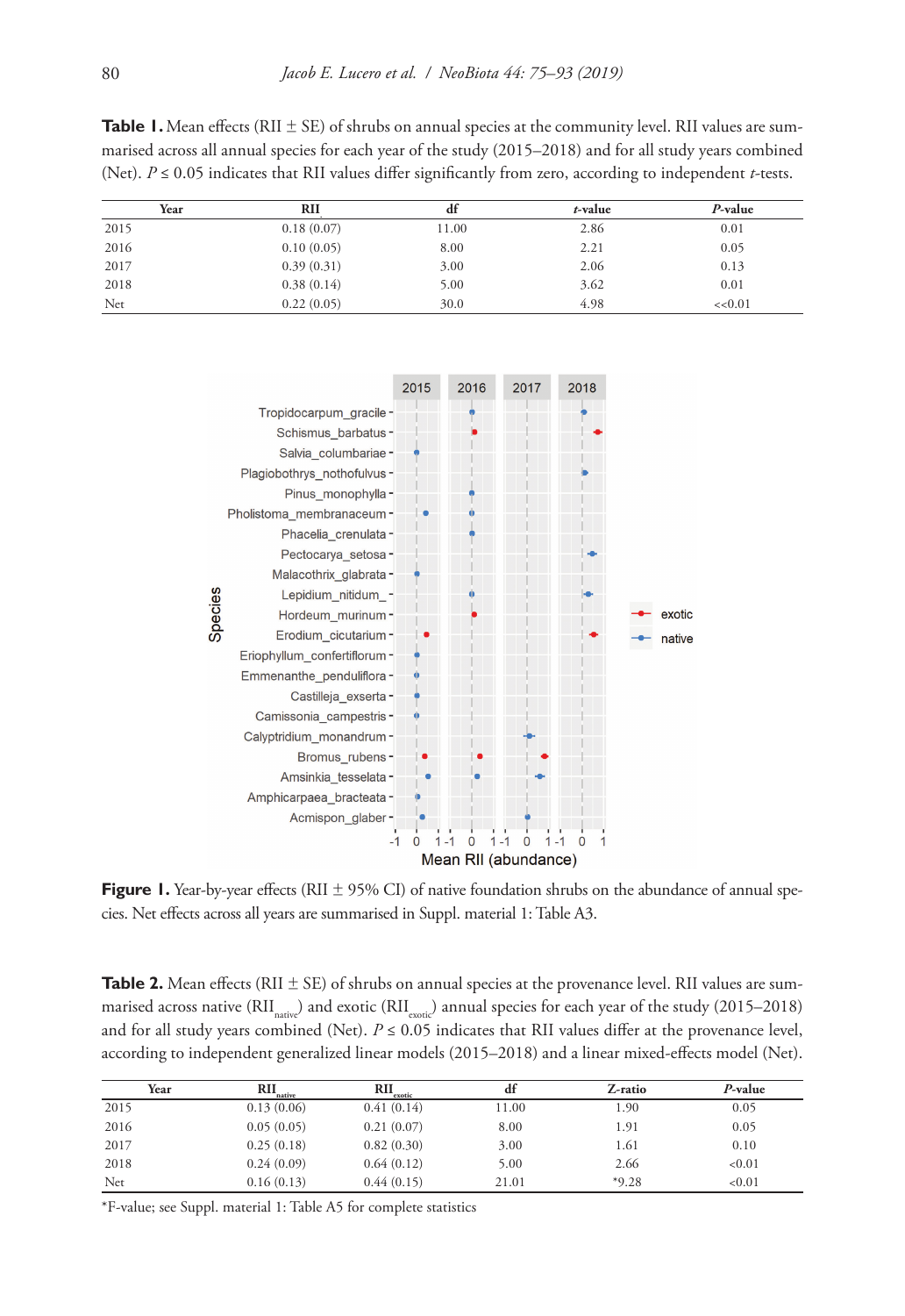across all years was  $2.75 \pm 0.14$  SE times greater for exotic annuals than for native annuals (df =  $21.01$ ,  $Z$ -ratio =  $3.05$ ,  $P < 0.01$ ), and this general trend (i.e., greater RII values for exotic annuals than native annuals at the provenance level) was apparent in each year of the study except 2017 (Table 2). At the provenance level, RII values for native annuals were never greater than RII values for exotic annuals (Table 2). Shrub size did not affect association patterns at the provenance level (Suppl. material 1: Table A5).

Regardless of year and microsite, exotic annual species were always more abundant than native annual species. Summarised across all years, the net abundance of exotic annuals was  $4.97 \pm 0.78$  SE and  $3.05 \pm 0.78$  SE times greater than the net abundance of native annuals in shrub and open microsites, respectively (df  $\geq 1863.40$ , *t*-value  $\geq$ |28.89|, *P* < 0.01) (Suppl. material 1: Table A6). This trend (i.e., greater net abundance of exotic annuals than native annuals) was apparent in shrub and open microsites for each year of the study (Suppl. material 1: Table A6).

At the provenance level, the relationship between the abundance of native and exotic annuals varied considerably by year (Fig. 2). In 2015 and in both shrub and open microsites, native and exotic abundance were negatively related (line slope  $\leq$ -0.25 ± 0.03 SE, df ≥ 838, *t*-value ≥ |8.83|, *P* < 0.01) (Suppl. material 1: Table A7). In 2016–2017, we detected no relationships between native and exotic abundance (df ≥ 28.00, *t*-value ≤ |1.01|, *P* ≥ 0.31) (Suppl. material 1: Table A7). In 2018, native and exotic abundance were unrelated in shrub microsites (line slope =  $0.04 \pm 0.02$  SE, df  $= 22.00$ , *t*-value = 1.62, *P* = 0.12) but positively related in open microsites (line slope = 0.35 ± 0.04 SE, df = 22.00, *t*-value = 7.88, *P* < 0.01) (Suppl. material 1: Table A7).



**Figure 2.** Net abundance of native annuals plotted against net abundance of exotic annuals for each year of the study (2015–2018). Statistics are shown in Suppl. material 1: Table A7.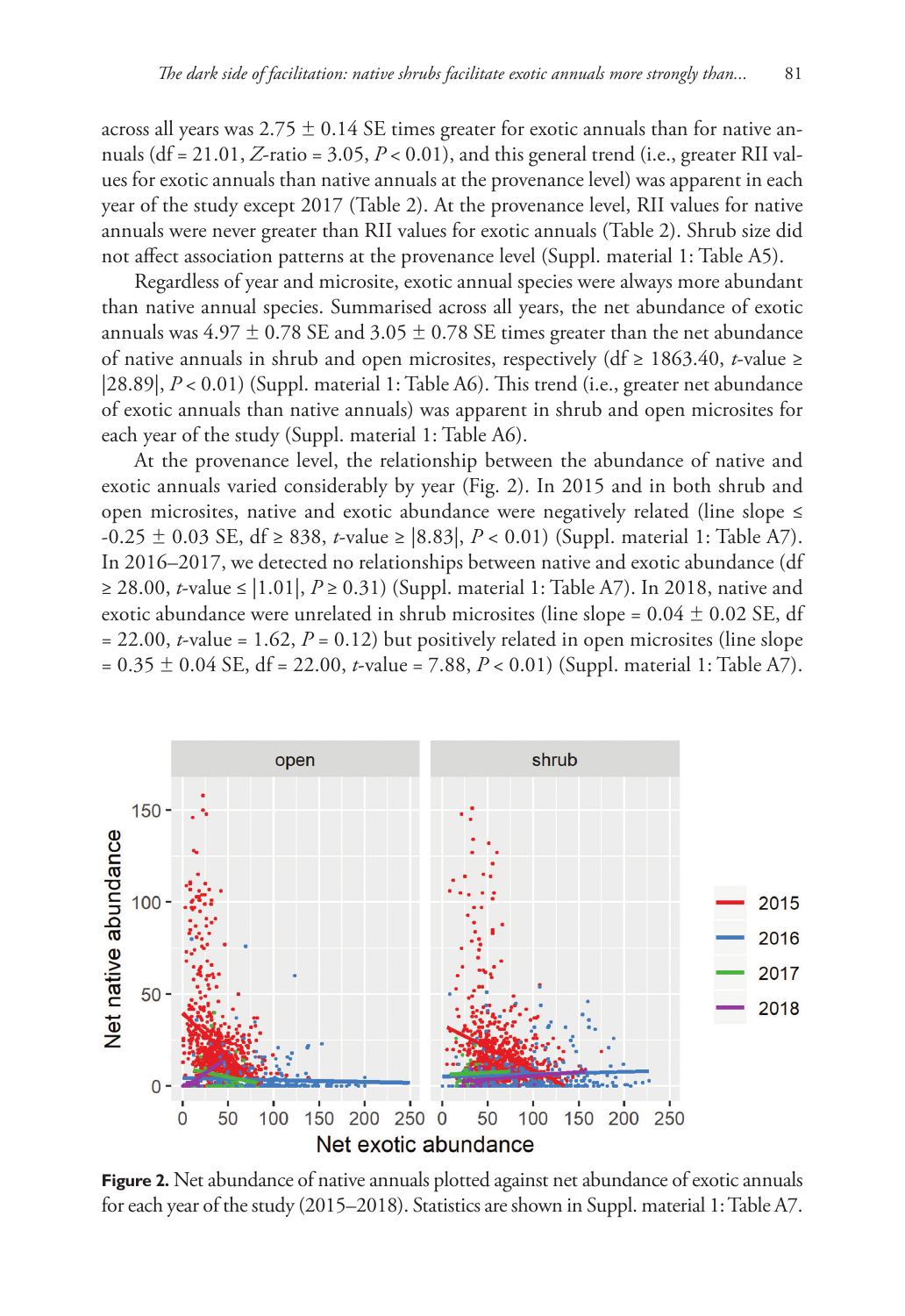## **Discussion**

Facilitation is an important process in the assembly of plant communities in drylands and other extreme environments globally (Callaway 2007), but few studies have contrasted the effects of native foundation species on native vs. exotic beneficiary species (but see Reisner et al. 2015; Ramírez et al. 2015; Hupp et al. 2017; Llambi et al. 2018). Understanding how ecological processes affect native and exotic taxa has important implications for the conservation of ecosystems affected by biological invasions (Simberloff et al. 2013, Pearson et al. 2018). In an arid grassland, we found that native and exotic annual species consistently formed positive associations with the native shrub *E. californica*. However, the strength of these associations depended upon the provenance of beneficiary species – at the provenance level, exotic annuals consistently associated more strongly with *E. californica* shrubs than native annuals, and in terms of relative abundance, exotic species always dominated annual plant communities. Thus, the force of facilitation had a dark side at Carrizo Plain.

Our study coincides with a broad literature suggesting that ecological processes can have markedly different effects on native and exotic taxa in the same communities (reviewed by Levine et al. 2003; Mitchell et al. 2006; Catford et al. 2009; Pearson et al. 2018). Most studies have focused on the effects of negative interactions like competition (Seabloom et al. 2003; Vila and Weiner 2004; Callaway et al. 2011) and predation (Maron et al. 2012; Lucero 2018; Lucero and Callaway 2018), but our study is unique in contrasting the effects of positive interactions on native and exotic taxa at the provenance level. The extent that community-level processes have divergent effects on native and exotic neighbours has been hotly debated (Davis et al. 2011; Simberloff 2011) but is an important consideration for explaining, predicting, and managing biological invasions (Pearson et al. 2018).

Our study underscores the potential for facilitation by native foundation species to exacerbate biological invasions. Native foundation species can increase the ecophysiological performance (Cavieres et al. 2008), abundance (Lenz and Facelli 2003; Reisner et al. 2015; Hupp et al. 2017), population growth (Griffith 2010), and spatial distribution (Altieri et al. 2010) of exotic invaders. In addition, facilitation by native foundation species may help explain the initial colonisation of some exotic species in non-native communities (Stohlgren et al. 2006; Fridley et al. 2007). In this context, the initial colonisation of exotic species like *B. rubens*, *Schismus barbatus*, and *Erodium cicutarium* at Carrizo Plain may have been facilitated by native foundation shrubs. However, this interpretation should be viewed with some caution because exotic annuals in this system can clearly colonise open microsites without the aid of shrubs (Suppl. material 1: Table A6). Because exotic annuals were relatively more abundant than native annuals in both shrub and open microsites (Suppl. material 1: Table A6), we argue that shrub facilitation probably reinforced but did not entirely drive the dominance (in terms of relative abundance) of exotic annuals in this system. Our study emphasises the importance of interpreting the effects of ecological processes within the context of net outcomes at the community level (Brooker et al. 2005; Soliveres et al. 2015).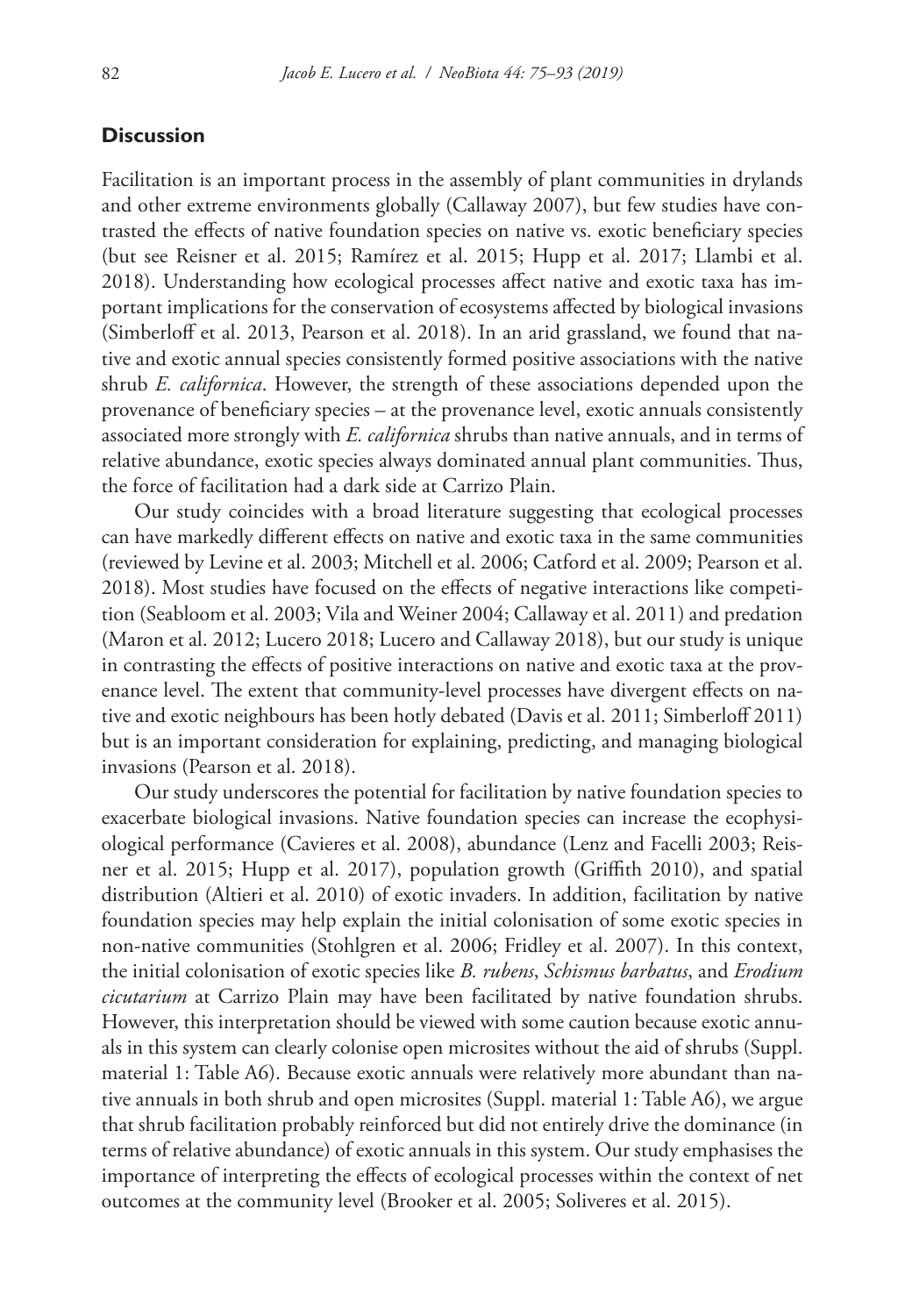There was considerable inter-annual variation in the effects of *E. californica* on annual species. The strength of positive interactions is known to increase with environmental severity (Bertness and Callaway 1994; Maestre et al. 2009; He et al. 2013; Gao et al. 2018), and environmental severity (i.e., drought and heat stress) can fluctuate widely from year to year in deserts (Venable 2007). In this context, native shrubs facilitated the abundance of the greatest number of species in 2015 (Fig. 1), the study's driest year (Suppl. material 1: Table A2). Drought intensity is predicted to increase in deserts across southwestern North America in the 21<sup>st</sup> century (Cook et al. 2015). If so, the number of species that associate with shrubs and the strength of these associations may also increase (He et al. 2013; Gao et al. 2018), along with any negative net outcomes of facilitation.

We observed no effects of shrub size on association patterns at either the species or provenance levels (Suppl. material 1: Tables A4, 5). This accords with a recent study by Lortie et al. (2018a) showing that the positive effects of *E. californica* on annual species are independent of canopy size. Our study extends these results by considering the provenance of annuals. In other severe environments, shrub size has strongly influenced the direction and magnitude of association patterns (Tewksbury and Lloyd 2001; Miriti 2006; Brathen and Lortie 2015) and may be an important consideration for other foundation species at Carrizo Plain.

Our study hints that facilitation by *E. californica* shrubs can alter the outcome of interspecific interactions among native and exotic neighbours. In 2018, the abundance of native and exotic annuals was positively related in open microsites (where *E. californica* was absent) but unrelated in shrub microsites (where *E. californica* was present). These relationships suggest facilitation between native and exotic annuals in open but not shrub microsites. Thus, it is possible that *E. californica* attenuated positive interactions between native and exotic annuals in that year. Facilitation of native species by exotic neighbours – including invasive species – is not necessarily unusual in deserts. For instance, in the Great Basin Desert, Lucero et al. (2015) found evidence that the native perennial grass *Elymus elymoides* was more abundant and produced a significantly greater seed rain in areas invaded by exotic *Bromus tectorum* than in adjacent noninvaded areas. Thus, invasive species do not always impose negative effects on native neighbours. Importantly, a positive relationship between native and exotic abundance does not necessarily indicate facilitation; native and exotic plants could both respond favourably to particularly good microsites.

Our study highlights the potential for beneficiary species to experience facilitation from foundation species and interspecific competition from other beneficiary species simultaneously. In 2015, competition and facilitation appeared to operate in tandem to influence biodiversity patterns under shrubs (Fig. 2, Tables 1, 2). This coincides with a number of recent studies (Maestre et al. 2004, Poulos et al. 2014; Sheley and James 2014; Wright et al. 2014; Reisner et al. 2015; Llambi et al. 2018). The relative importance (*sensu* Brooker et al. 2005) of these biotic interactions likely depends upon abiotic conditions and the ontological development of interacting species (Callaway et al. 1996; Fagundes et al. 2018; Gao et al. 2018; Pierce et al. 2018).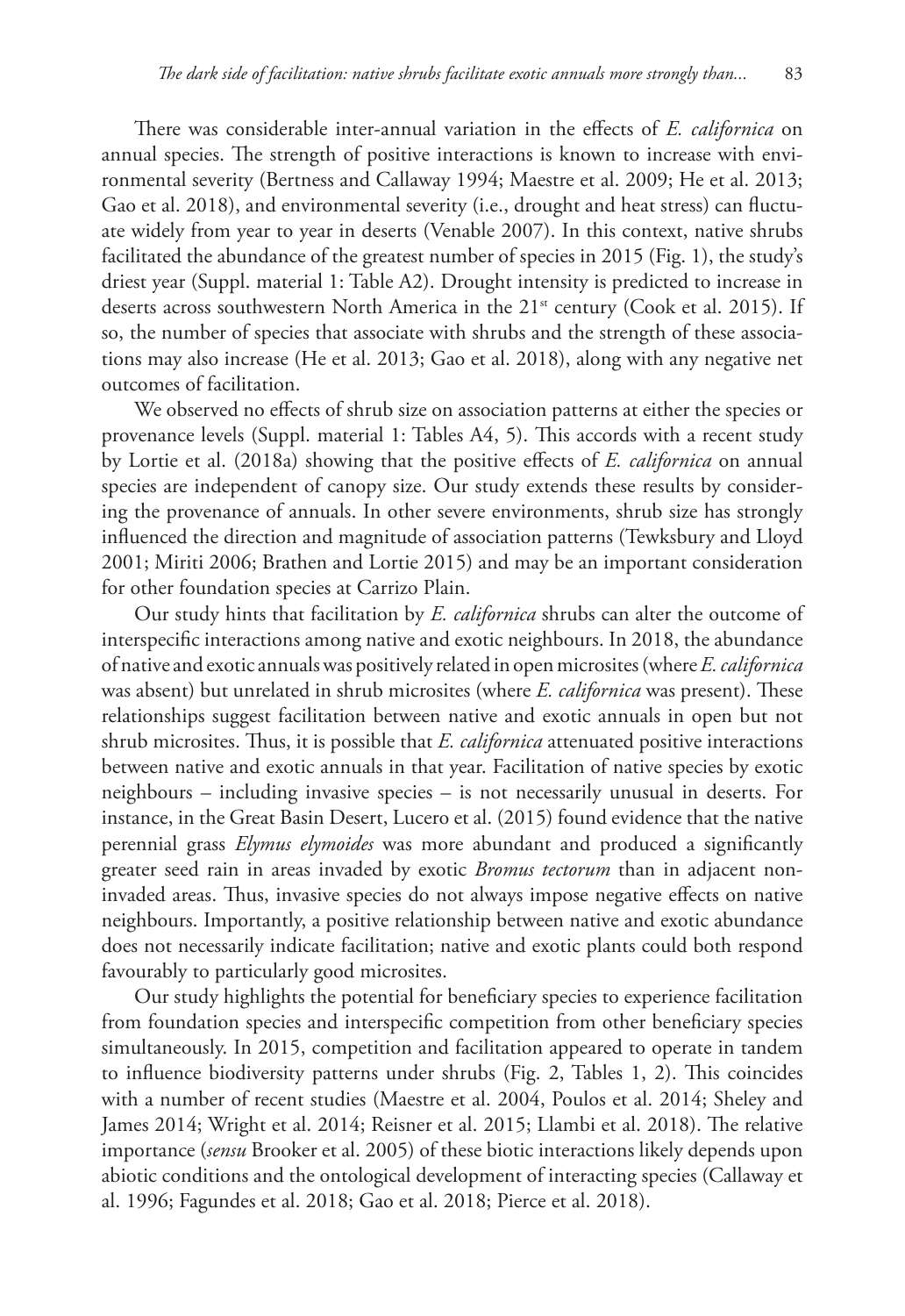We hypothesised that any competitive effects of exotic annuals on native annuals in 2015 may have been driven by *B. rubens*, as this exotic species was facilitated more strongly and consistently than any other (Fig. 1, Suppl. material 1: Table A3). To test this, we regressed the abundance of native annuals (all species combined) against the abundance of *B. rubens* for each year of the study. We found no negative relationship between the net abundance of native annual species and *B. rubens* in 2015 or any other year (Suppl. material 1: Fig. A1), suggesting that any competitive effects of exotics on natives were not driven by *B. rubens* alone. However, it is important to note that *B. rubens*  has strongly reduced the abundance of native competitors in arid environments similar to our study system (Brooks 2000; Salo 2005). The source of such context-dependence is unclear, but the presence of competitive interactions between native and invasive species at fine spatial scales is consistent with an extensive literature (reviewed by Levine et al. 2003; Vila and Weiner 2004; Mitchell et al. 2006; Liao et al. 2008; Vila et al. 2011).

Our data do not speak to the mechanisms by which facilitation occurred. Nonmutually exclusive mechanisms of facilitation include seed trapping, amelioration of abiotic stress, modification of soil biogeochemical processes, increasing pollinator visitation, and/or providing herbivore protection (reviewed by Filazzola and Lortie 2014). Importantly, we do not know whether native and exotic species were facilitated via the same mechanisms. If native and exotic species generally capitalise on different mechanisms of facilitation, conservationists could potentially manage biological invasions by disrupting the mechanistic pathways specific to exotics.

Our findings have practical implications. Because *E. californica* canopies were hotspots for the abundance of native and exotic annual species, conservationists may consider targeting their efforts to control invasive species under shrub canopies. For example, herbicide applications to reduce the density of invasive species and subsequent reseeding efforts to increase the density of native species (Huddleston and Young 2005; Rowe 2010; Clements et al. 2017) might yield the greatest dividends if focused under shrub canopies. In addition, reducing the density of *B. rubens* and *S. barbatus* under shrub canopies could help decrease wildfire risk by reducing fine fuel loads (Brooks 1999; Brooks et al. 2004). Positive feedbacks between wildfire and the abundance of exotic invaders are well documented (reviewed by D'Antonio and Vitousek 1992; Brooks et al. 2004), and wildfire-invasion feedbacks may cause rapid state changes in dryland vegetation (Balch et al. 2013; Horn and St. Clair 2017).

Furthermore, our study suggests caution in using facilitation by native shrubs as a tool for restoring native biodiversity to degraded environments. Drylands in California and globally are being retired from intensive agricultural use due to drought, poor soils, and changing climate (Webb et al. 2017), presenting critical opportunities for restoring native biodiversity (Kelsey et al. 2018; Lortie et al. 2018c). In this context, facilitation by native shrubs has attracted considerable interest as a restoration tool (Padilla and Pugnaire 2006; Funk et al. 2008; Gomez-Aparicio 2009; Lortie et al. 2018c). However, strong facilitation of exotic and invasive species by *E. californica* could undermine restoration efforts in our study area. For instance, the San Joaquin kit fox (*Vulpes macrotis* ssp. *mutica*) is an endangered species endemic to the San Joaquin Desert (Williams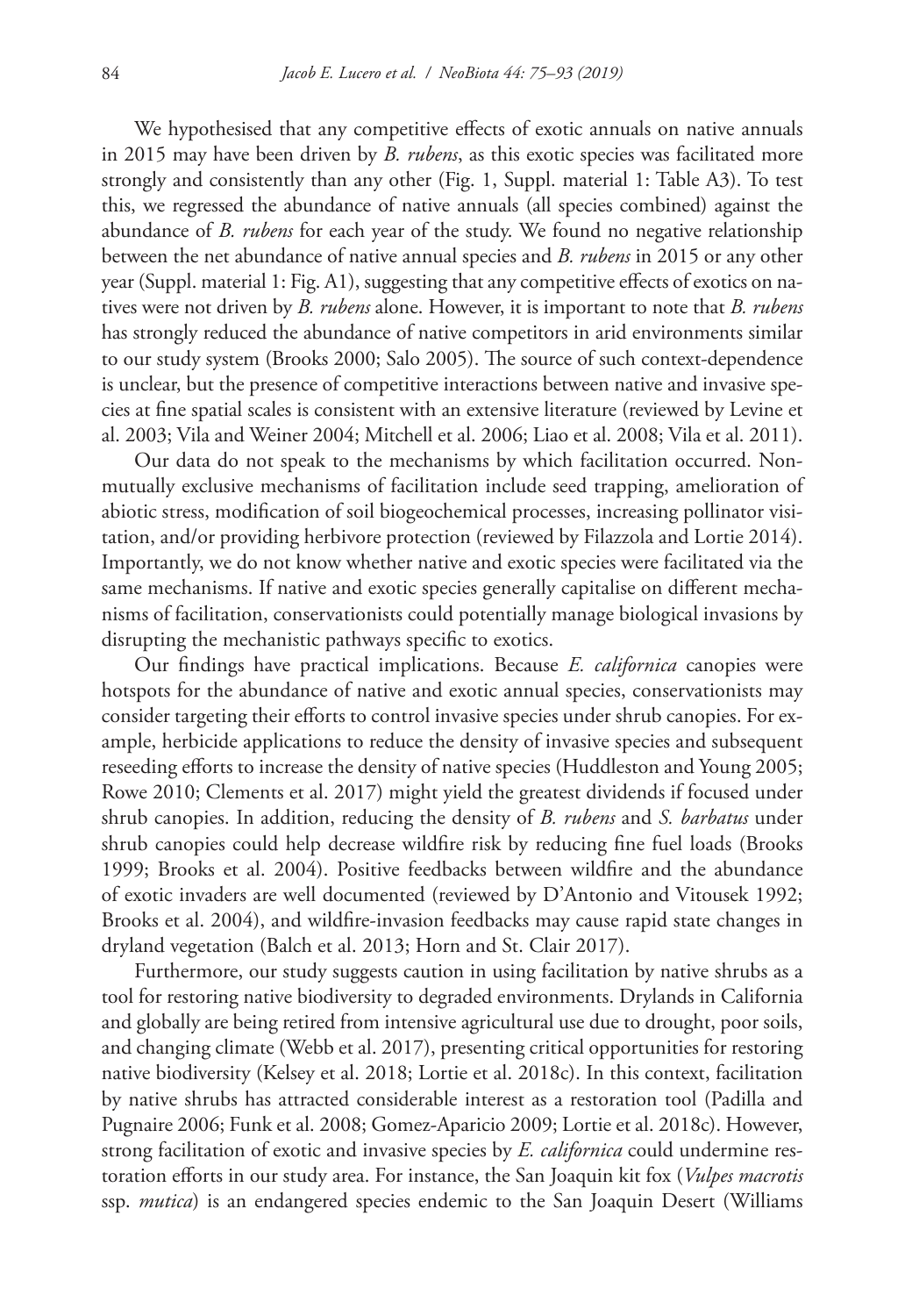et al. 1998) that has been identified as a potential target for restoration (Lortie et al. 2018c). Importantly, kit foxes avoid areas with high densities of exotic grass species like *B. rubens*, *S. barbatus*, and *Hordeum murinum* (Smith et al. 2005). Accordingly, facilitation of these exotic grass species by *E. californica* (Fig. 1) could be counterproductive to the restoration of kit foxes and many other wildlife species that avoid areas with high densities of exotic grasses (Ostoja and Schupp 2009; Freeman et al. 2014; Filazzola et al. 2017). Our study highlights the need for ecological restoration based on facilitation to be tailored to the species and environments in question (Noumi et al. 2015).

## **Conclusions**

Our study reaffirms facilitation as an important force in the organisation of plant communities and confirms that both native and exotic beneficiary species can positively associate with native foundation shrubs. However, we found that the magnitude of facilitation depended upon the biogeographic origins of beneficiary species – at the provenance level, exotic species were facilitated in abundance much stronger than native species. Importantly and regardless of inter-annual variation in climate, the net outcome of biotic interactions that included facilitation was an annual plant community dominated (in terms of relative abundance) by exotic species. Our study stresses that the effects of ecological processes like facilitation must not be decoupled from net outcomes relevant to conservation and restoration. In systems like ours where facilitation increases the abundance of invasive species, managing positive interactions may be a useful conservation strategy.

### **Acknowledgements**

This research was funded by a TNC grant, BLM funds, and an NSERC DG to CJL. JEL was supported by a York Science Fellowship. Ray Callaway provided excellent editorial input.

#### **References**

- Allington GRH, Koons DN, Morgan Ernest SK, Schutzenhofer MR, Valone TJ (2013) Niche opportunities and invasion dynamics in a desert annual community. Ecology Letters 16: 158–166.<https://doi.org/10.1111/ele.12023>
- Altieri AH, van Wesenbeeck BK, Bertness MD, Silliman BR (2010) Facilitation cascade drives positive relationship between native biodiversity and invasion success. Ecology 91: 1269– 1275.<https://doi.org/10.1890/09-1301.1>
- Armas C, Ordinales R, Pugnaire FI (2004) Measuring plant interactions: a new comparative index. Ecology 85: 2682–2686. <https://doi.org/10.1890/03-0650>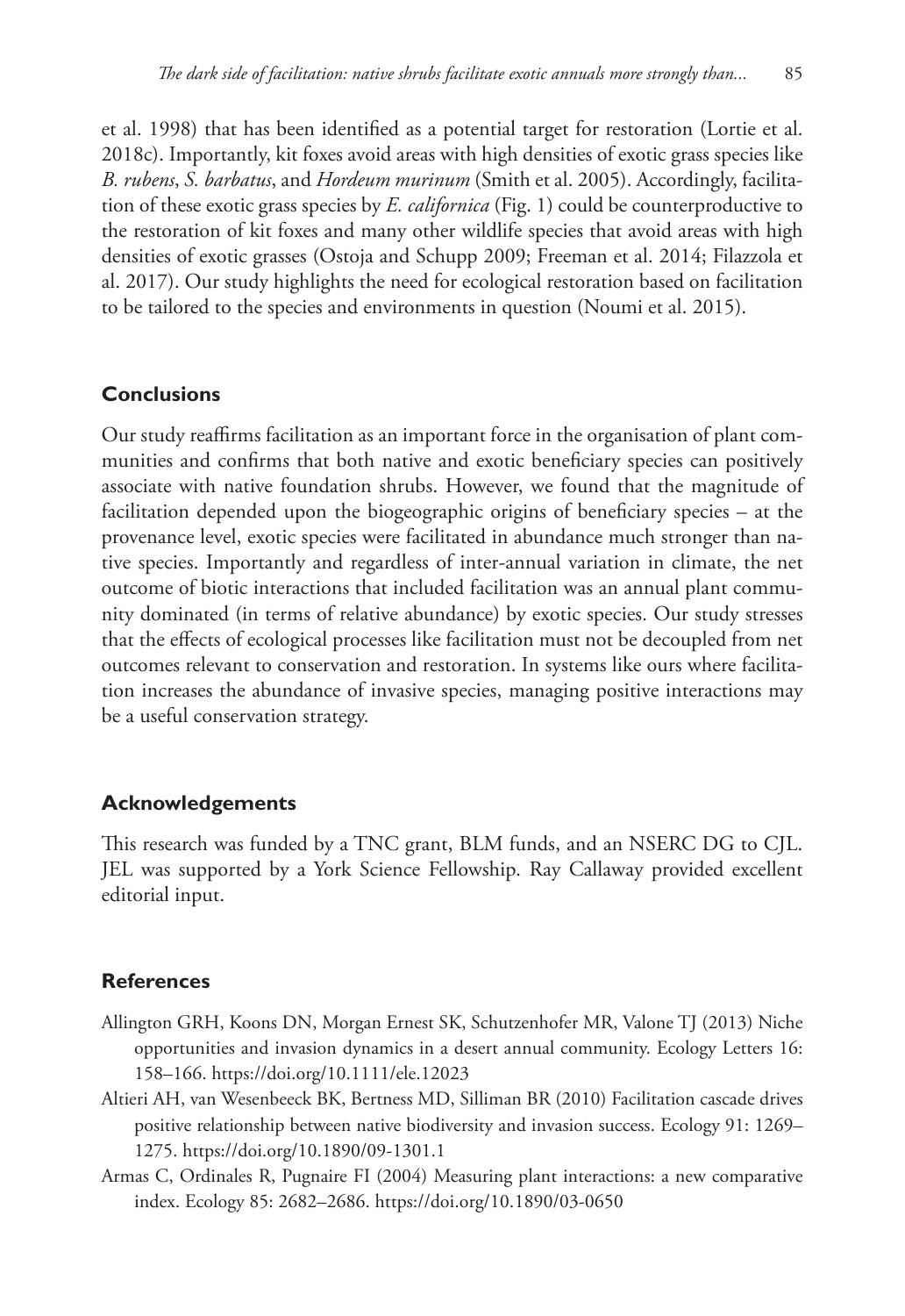- Badano EI, Bustamante RO, Villarroel E, Marquet PA, Cavieres LA (2015) Facilitation by nurse plants regulates community invasibility in harsh environments. Journal of Vegetation Science 26: 756–767. <https://doi.org/10.1111/jvs.12274>
- Balch JK, Bradley BA, D'Antonio CM, Gomez-Dans J (2013) Introduced annual grass increases regional fire activity across the arid western USA (1980–2009). Global Change Biology 19: 173–183.<https://doi.org/10.1111/gcb.12046>
- Baxter CV, Fausch KD, Murakami M, Chapman PL (2004) Fish invasion restructures stream and forest food webs by interrupting reciprocal prey subsidies. Ecology 85: 2656–2663. <https://doi.org/10.1890/04-138>
- Bellard C, Cassey P, Blackburn TM (2016) Alien species as a driver of recent extinctions. Biology Letters 12.<https://doi.org/10.1098/rsbl.2015.0623>
- Bertness MD, Callaway RM (1994) Positive interactions in communities. Trends in Ecology and Evolution 9: 191–193. [https://doi.org/10.1016/0169-5347\(94\)90088-4](https://doi.org/10.1016/0169-5347(94)90088-4)
- Blackburn TM, Pysek P, Bacher S, Carlton JT, Duncan RP, Jarosik V, Wilson JRU, Richardson DM (2011) A proposed unified framework for biological invasions. Trends in Ecology and Evolution 26: 333–339. <https://doi.org/10.1016/j.tree.2011.03.023>
- Brathen KA, Lortie CJ (2015) A portfolio effect of shrub canopy height on species richness in both stressful and competitive environments. Functional Ecology 30:60–69. [https://doi.](https://doi.org/10.1111/1365-2435.12458) [org/10.1111/1365-2435.12458](https://doi.org/10.1111/1365-2435.12458)
- Brooker RW, Maestre FT, Callaway RM, Lortie CL, Cavieres LA, Kunstler G, Linacourt P, Tielborger K, Travis JM, Anthelme F, Armas C, Coll L, Corcket E, Delzon S, Forey E, Kikvidze Z, Olofsson J, Pugnaire F, Quiroz C, Saccone P, Schiffers K, Seifan M, Touzard B, Micharet R (2008) Facilitation in plant communities: the past, the present, and the future. Journal of Ecology 96: 18–34.
- Brooker R, Kikvidze Z, Pugnaire FI, Callaway RM, Choler P, Lortie CJ, Michalet R (2005) The importance of importance. Oikos 109: 63–70. [https://doi.org/10.1111/j.0030-](https://doi.org/10.1111/j.0030-1299.2005.13557.x) [1299.2005.13557.x](https://doi.org/10.1111/j.0030-1299.2005.13557.x)
- Brooks ML (1999) Alien annual grasses and fire in the Mojave Desert. Madroño 46: 13–19.
- Brooks ML (2000) Competition between alien annual grasses and native annual plants in the Mojave Desert. The American Midland Naturalist 144: 92–108. [https://doi.](https://doi.org/10.1674/0003-0031(2000)144%5B0092:CBAAGA%5D2.0.CO;2) [org/10.1674/0003-0031\(2000\)144\[0092:CBAAGA\]2.0.CO;2](https://doi.org/10.1674/0003-0031(2000)144%5B0092:CBAAGA%5D2.0.CO;2)
- Brooks ML, D'Antonio CM, Richardson DM, Grace JB, Keeley JE, DiTomaso JM, Hobbs RJ, Pellant M, Pyke D (2004) Effects of invasive alien plants on fire regimes. BioScience 54: 677–688. [https://doi.org/10.1641/0006-3568\(2004\)054\[0677:EOIAPO\]2.0.CO;2](https://doi.org/10.1641/0006-3568(2004)054%5B0677:EOIAPO%5D2.0.CO;2)
- Buck-Diaz J, Evens J (2011) Carrizo Plain National Monument vegetation classification and mapping project.
- Butterfield BJ, Cavieres LA, Callaway RM, Cook J, Kikvidze Z, Lortie CJ, Michalet R, Pugnaire FI, Schob C, Xiao S, Zaitchek B, Anthelme F, Bjork RG, Dickinson K, Gavilan R, Kanka R, Maalouf JP, Noroozi J, Parajuli R, Phoenix GK, Reid A, Ridenour W, Rixen C, Wipf S, Zhao L, Brooker RW (2013) Alpine cushion plants inhibit the loss of phylogenetic diversity in severe environments. Ecology Letters 16: 478–486.<https://doi.org/10.1111/ele.12070>
- Calflora (2018) Information on California plants for education, research and conservation, with data contributed by public and private institutions and individuals, including the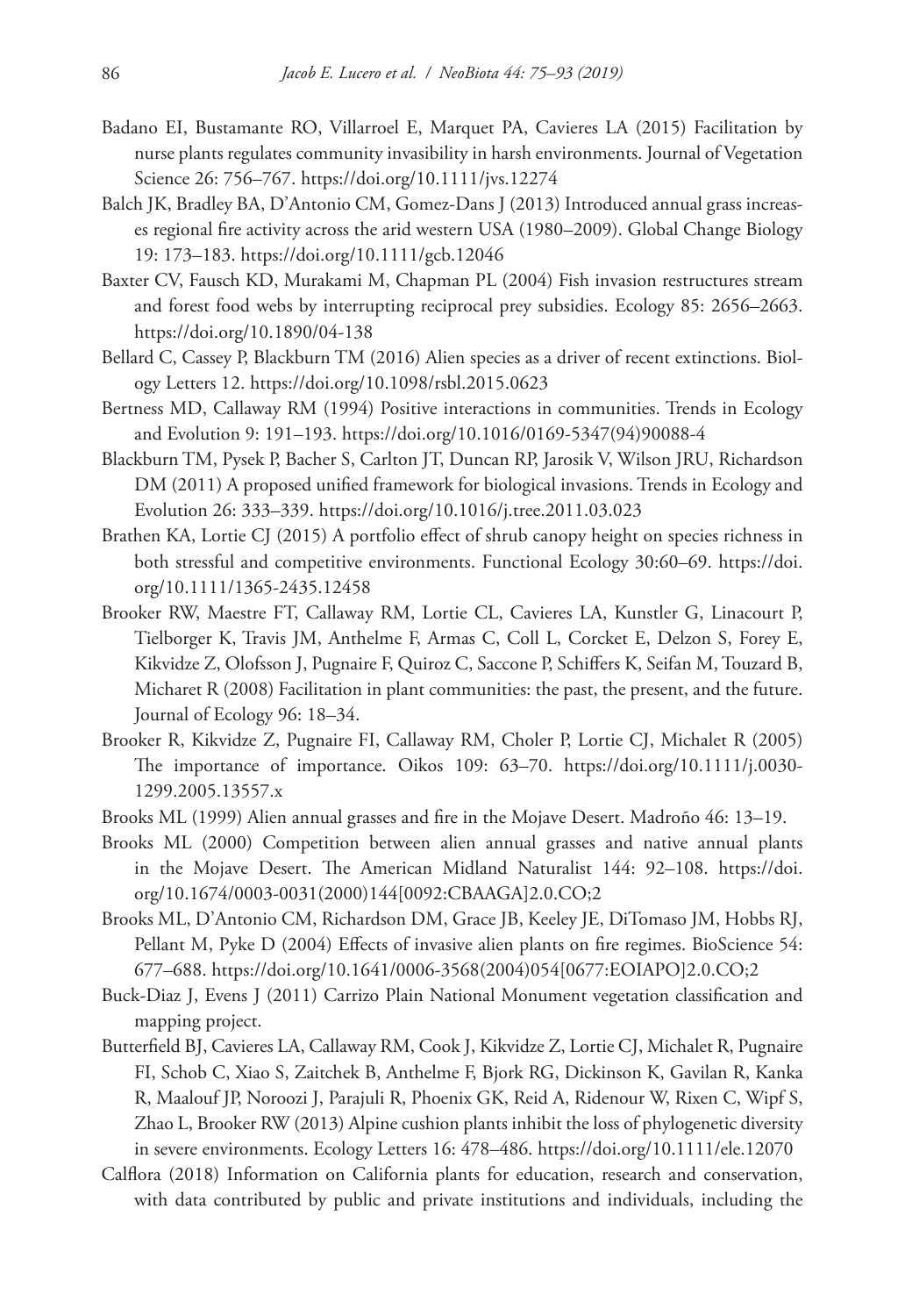Consortium of California Herbaria. Berkeley, California. <https://www.calflora.org/> [Accessed: September 20, 2018]

- Callaway RM (1995) Positive interactions among plants. The Botanical Review 61: 306–349. <https://doi.org/10.1007/BF02912621>
- Callaway RM, DeLucia EH, Moore D, Nowak R, Schlesinger WH (1996) Competition and facilitation: contrasting effects of *Artemisia tridentata* on desert vs. montane pines. Ecology 77: 2130–2141.<https://doi.org/10.2307/2265707>
- Callaway RM (2007) Positive interactions and interdependence in plant communities. Springer, Dordrecht, The Netherlands.
- Callaway RM, Waller LP, Diaconu A, Pal R, Collins AR, Mueller-Schaerer H, Maron JL (2011) Escape from competition: neighbors reduce *Centaurea stoebe* performance at home but not away. Ecology 92: 2208–2213. <https://doi.org/10.1890/11-0518.1>
- Catford JA, Jansson R, Nilsson C (2009) Reducing redundancy in invasion ecology by integrating hypotheses into a single theoretical framework. Diversity and Distributions 15: 22–40. <https://doi.org/10.1111/j.1472-4642.2008.00521.x>
- Cavieres LA, Quiroz CL, Molina-Montenegro MA (2008) Facilitation of the non-native *Taraxacum officinale* by native nurse cushion species in the high Andes of central Chile: are there differences between nurses? Functional Ecology 22: 148–156.
- Cook BI, Ault TR, Smerdon JE (2015) Unprecedented 21<sup>st</sup> century drought risk in the American Southwest and Central Plains. Science Advances 1: e1400082. [https://doi.org/10.1126/](https://doi.org/10.1126/sciadv.1400082) [sciadv.1400082](https://doi.org/10.1126/sciadv.1400082)
- Clements CD, Harmon DN, Blank RR, Weltz M (2017) Improving seeding success on cheatgrass-infested rangelands in northern Nevada. Rangelands 39: 174–181. [https://doi.](https://doi.org/10.1016/j.rala.2017.10.003) [org/10.1016/j.rala.2017.10.003](https://doi.org/10.1016/j.rala.2017.10.003)
- Cutlar HC (1939) Monograph of the North American species of the genus *Ephedra*. Annals of the Missouri Botanical Garden 26: 373–428. <https://doi.org/10.2307/2394299>
- D'Antonio CM, Vitousek PM (1992) Biological invasions by exotic grasses, the grass/fire cycle, and global change. Annual Review of Ecology and Systematics 23: 63–87. [https://doi.](https://doi.org/10.1146/annurev.es.23.110192.000431) [org/10.1146/annurev.es.23.110192.000431](https://doi.org/10.1146/annurev.es.23.110192.000431)
- Davis MH et al. (2011) Don't judge species on their origins. Nature 474: 153–154. [https://doi.](https://doi.org/10.1038/474153a) [org/10.1038/474153a](https://doi.org/10.1038/474153a)
- Fagundes M, Weisser W, Ganade G (2018) The role of nurse successional stages on speciesspecific facilitation in drylands: nurse traits and facilitation skills. Ecology and Evolution 8: 5173–5184.<https://doi.org/10.1002/ece3.3962>
- Filazzola A, Lortie CJ (2014) A systematic review and conceptual framework for the mechanistic pathways of nurse plants. Global Ecology and Biogeography 23:1335–1345. [https://](https://doi.org/10.1111/geb.12202) [doi.org/10.1111/geb.12202](https://doi.org/10.1111/geb.12202)
- Filazzola A, Westphal M, Powers M, Liczner AR, (Smith) Woollett DA, Johnson B, Lortie CJ (2017) Non-trophic interactions in deserts: facilitation, interference, and an endangered lizard species. Basic and Applied Ecology 20: 51–61. [https://doi.org/10.1016/j.](https://doi.org/10.1016/j.baae.2017.01.002) [baae.2017.01.002](https://doi.org/10.1016/j.baae.2017.01.002)
- Filazzola A, Sotomayor DA, Lortie CJ (2018) Modelling the niche space of desert annuals to include positive interactions. Oikos 127: 264–273. <https://doi.org/10.1111/oik.04688>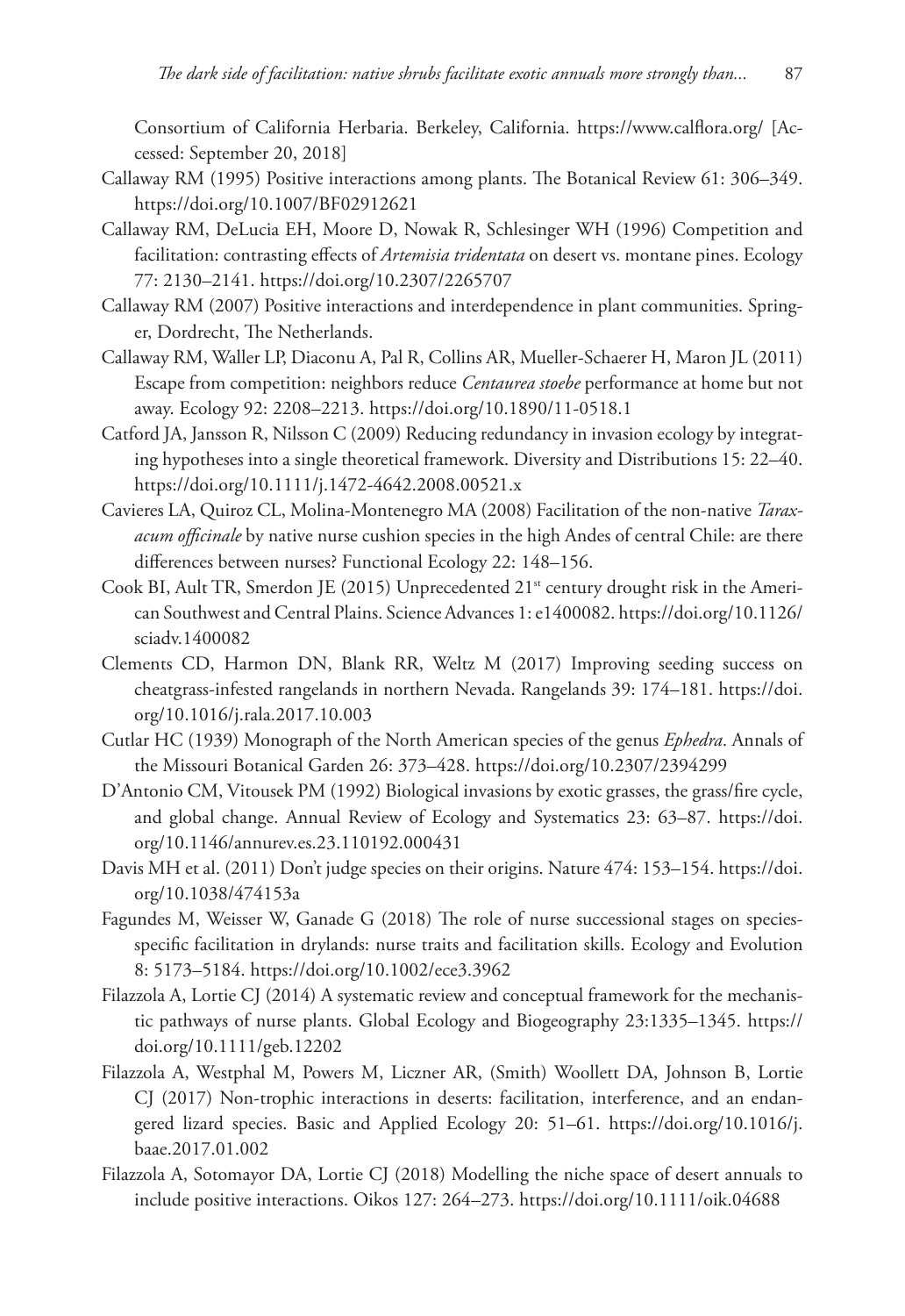- Foronda A, Pueyo Y, Arroyo AI, Saiz H, de la Luz Giner M, Alados CL (2019) The role of nurse shrubs on the spatial patterning of plant establishment in semi-arid gypsum plant communities. Journal of Arid Environments 160: 82–90. [https://doi.org/10.1016/j.](https://doi.org/10.1016/j.jaridenv.2018.09.003) [jaridenv.2018.09.003](https://doi.org/10.1016/j.jaridenv.2018.09.003)
- Freeman ED, Sharp TR, Larsen RT, Knight RN, Slater SJ, McMillan BR (2014) Negative effects of an exotic grass invasion on small-mammal communities. PLoS ONE 9: e108843. <https://doi.org/10.1371/journal.pone.0108843>
- Fridley JD, Stachowicz JJ, Naeem S, Sax DF, Seabloom EW, Smith MD, Stohlgren TJ, Tilman D, Von Holle B (2007) The invasion paradox: reconciling pattern and process in species invasions. Ecology 88: 3–7. [https://doi.org/10.1890/0012-](https://doi.org/10.1890/0012-9658(2007)88%5B3:TIPRPA%5D2.0.CO;2) [9658\(2007\)88\[3:TIPRPA\]2.0.CO;2](https://doi.org/10.1890/0012-9658(2007)88%5B3:TIPRPA%5D2.0.CO;2)
- Funk JL, Cleland EE, Suding KN, Zavaleta ES (2008) Restoration through reassembly: plant traits and invasion resistance. Trends in Ecology and Evolution 23: 695–703. [https://doi.](https://doi.org/10.1016/j.tree.2008.07.013) [org/10.1016/j.tree.2008.07.013](https://doi.org/10.1016/j.tree.2008.07.013)
- Gao X, Liu Z, Zhao X, Ling Q, Huo G, Wu P (2018) Extreme natural drought enhances interspecific facilitation in semiarid agroforestry systems. Agriculture, Ecosystems & Environment 265: 444–453.<https://doi.org/10.1016/j.agee.2018.07.001>
- Germano DJ, Rathburn GB, Saslaw LR, Cypher BL, Cypher EA, Vredenburgh LM (2011) The San Joaquin Desert of California: ecologically misunderstood and overlooked. Natural Areas Journal 31: 138–147.<https://doi.org/10.3375/043.031.0206>
- Gomez-Aparicio L (2009) The role of plant interactions in the restoration of degraded ecosystems: a meta-analysis across life-forms and ecosystems. Journal of Ecology 97: 1202–1214. <https://doi.org/10.1111/j.1365-2745.2009.01573.x>
- Griffith AB (2010) Positive effects of native shrubs on *Bromus tectorum* demography. Ecology 91: 141–154.<https://doi.org/10.1890/08-1446.1>
- He Q, Bertness MD, Altieri AH (2013) Global shifts towards positive species interactions with increasing environmental stress. Ecology Letters 16: 695–706. [https://doi.org/10.1111/](https://doi.org/10.1111/ele.12080) [ele.12080](https://doi.org/10.1111/ele.12080)
- Horn KJ, St. Clair SB (2017) Wildfire and exotic grass invasion alter plant productivity in response to climate variability in the Mojave Desert. Landscape Ecology 32: 635–646. <https://doi.org/10.1007/s10980-016-0466-7>
- Huddleston RT, Young TP (2005) Weed control and soil amendment effects on restoration plantings in an Oregon grassland. Western North American Naturalist 65: 507–515.
- Hupp N, Llambi LD, Ramírez L, Callaway RM (2017) Alpine cushion plants have speciesspecific effects on microhabitat and community structure in the tropical Andes. Journal of Vegetation Science 28: 928–938.<https://doi.org/10.1111/jvs.12553>
- Jeschke JM, Aparicio LG, Haider S, Heger T, Lortie CJ, Pysek P, Strayer D (2012) Support for major hypotheses in invasion biology is uneven and declining. NeoBiota 14: 1–20. [https://](https://doi.org/10.3897/neobiota.14.3435) [doi.org/10.3897/neobiota.14.3435](https://doi.org/10.3897/neobiota.14.3435)
- Kelsey R, Hart A, Butterfield HS, Vink D (2018) Groundwater sustainability in the San Joaquin Valley: multiple benefits if agricultural lands are retired and restored strategically. California Agriculture 72: 151–154. <https://doi.org/10.3733/ca.2018a0029>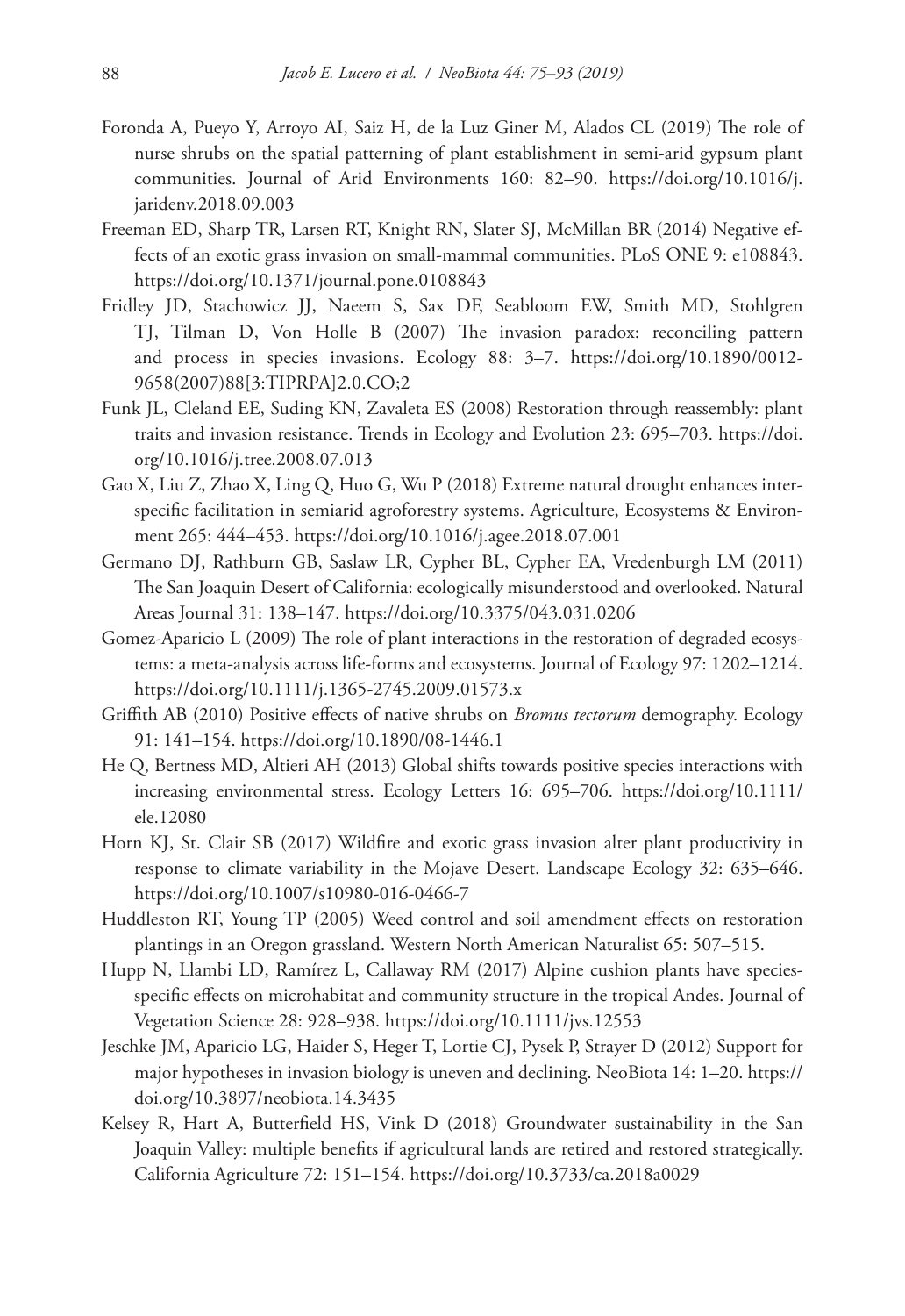- Kuznetsova A, Brockhoff PB, Christensen RHB (2017) lmerTest Package: Tests in Linear Mixed Effects Models. Journal of Statistical Software 82: 1–26. [https://doi.org/10.18637/](https://doi.org/10.18637/jss.v082.i13) [jss.v082.i13](https://doi.org/10.18637/jss.v082.i13)
- Lenth R, Singmann H, Love J, Buerkner P, Herve M (2018) Package 'emmeans'. [https://github.](https://github.com/rvlenth/emmeans) [com/rvlenth/emmeans](https://github.com/rvlenth/emmeans)
- Lenz TI, Facelli JM (2003) Shade facilitates an invasive stem succulent in a chenopod shrubland in South Australia. Austral Ecology 28: 480–490. [https://doi.org/10.1046/j.1442-](https://doi.org/10.1046/j.1442-9993.2003.01304.x) [9993.2003.01304.x](https://doi.org/10.1046/j.1442-9993.2003.01304.x)
- Levine JM, Vila M, D'Antonio CM, Dukes JD, Grigulis K, Lavorel S (2003) Mechanisms underlying the impacts of exotic plant invasions. Proceedings of the Royal Society B 270: 775–781.<https://doi.org/10.1098/rspb.2003.2327>
- Liao C, Peng R, Lup Y, Zhou X, Wu X, Fang C, Chen J, Li B (2008) Altered ecosystem carbon and nitrogen cycles by plant invasion: a meta-analysis. New Phytologist 177: 706–714. <https://doi.org/10.1111/j.1469-8137.2007.02290.x>
- Llambi LD, Hupp N, Saez A, Callaway RM (2018) Reciprocal interactions between a facilitator, natives, and exotics in tropical alpine plant communities. Perspectives in Plant Ecology, Evolution, and Systematics. 30: 82–88. <https://doi.org/10.1016/j.ppees.2017.05.002>

Lortie CJ (2018) Carrizo long-term ecological data analyses. Zenodo.

- Lortie CJ, Gruber E, Filazzola A, Noble T, Westphal M (2018a) The Groot effect: plant facilitation and desert shrub regrowth following extensive damage. Ecology and Evolution 8: 706–715.<https://doi.org/10.1002/ece3.3671>
- Lortie CJ, Noble T, Haas S, Butterfield S, Lucero J, Westphal M (2018b) Long-term ecological vegetation data for Carrizo National Monument, California. Knowledge Network for Biocomplexity.
- Lortie CJ, Filazzola A, Kelsey R, Hart AK, Butterfield S (2018c) Better late than never: a synthesis of strategic land retirement and restoration in California. Ecosphere 9: e02367. <https://doi.org/10.1002/ecs2.2367>
- Lucero JE, Allen PS, McMillan BR (2015) Increased primary production from an exotic invader does not subsidize native rodents. PLoS ONE 10(8): e0131564. [https://doi.org/10.1371/](https://doi.org/10.1371/journal.pone.0131564) [journal.pone.0131564](https://doi.org/10.1371/journal.pone.0131564)
- Lucero JE (2018) Do seeds from invasive bromes experience less granivory than seeds from native congeners in the Great Basin Desert? Plant Ecology 219: 1053–1061. [https://doi.](https://doi.org/10.1007/s11258-018-0858-7) [org/10.1007/s11258-018-0858-7](https://doi.org/10.1007/s11258-018-0858-7)
- Lucero JE, Callaway RM (2018) Native granivores reduce the establishment of native grasses but not invasive *Bromus tectorum*. Biological Invasions 20: 3491–3497. [https://doi.](https://doi.org/10.1007/s10530-018-1789-x) [org/10.1007/s10530-018-1789-x](https://doi.org/10.1007/s10530-018-1789-x)
- Maestre FT, Callaway RM, Valladares F, Lortie CJ (2009) Refining the stress-gradient hypothesis for competition and facilitation in plant communities. Journal of Ecology 2009: 199– 205.<https://doi.org/10.1111/j.1365-2745.2008.01476.x>
- Maestre FT, Cortina J, Bautista S (2004) Mechanisms underlying the interaction between *Pinus halipensis* and the native late-successional shrub *Pistacia lentiscus* in a semi-arid plantation. Ecography 27: 776–786. <https://doi.org/10.1111/j.0906-7590.2004.03990.x>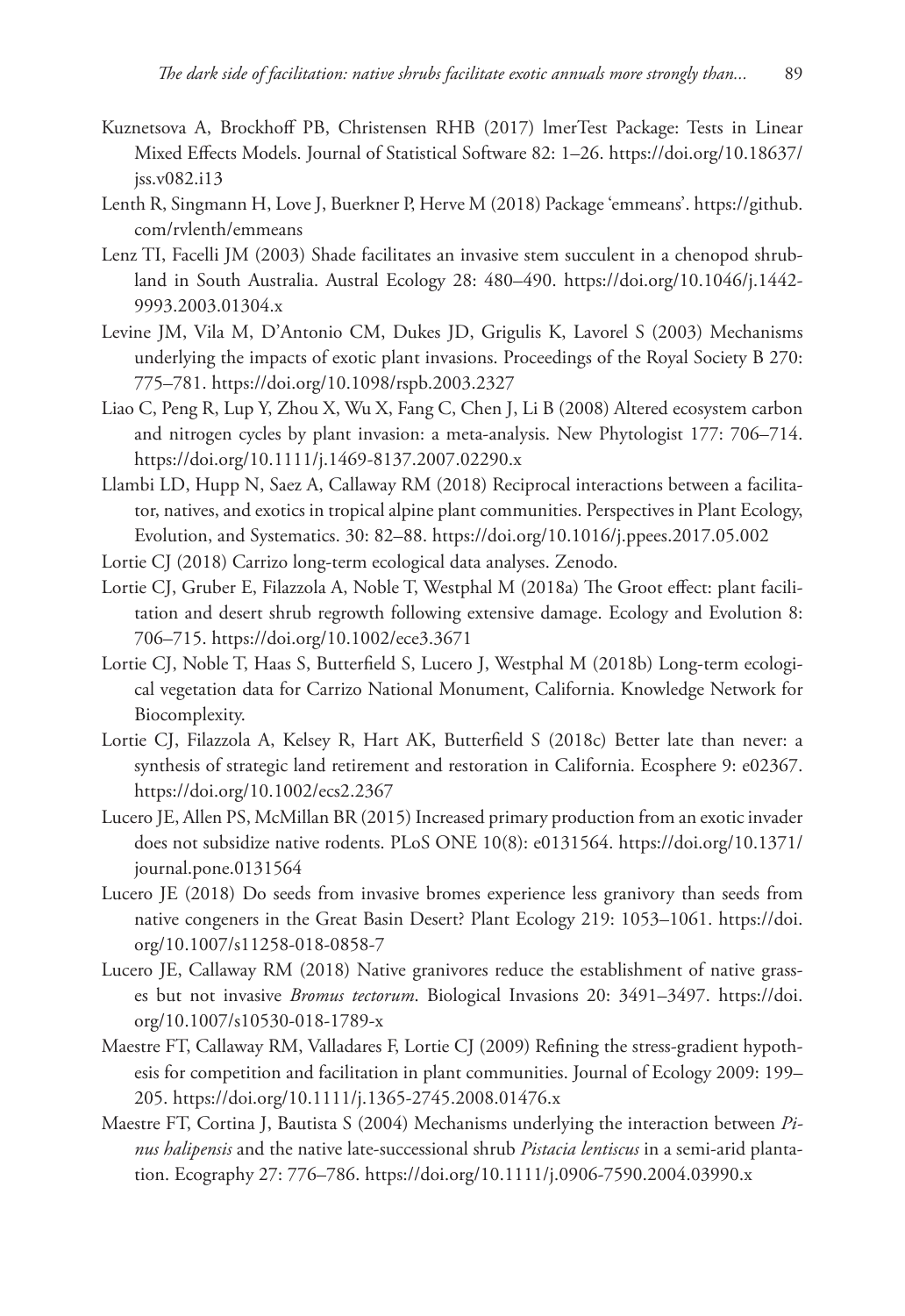- Maron JL, Vila M (2001) When do herbivores affect plant invasion? Evidence for the natural enemies and biotic resistance hypotheses. Oikos 95: 361–373. [https://doi.org/10.1034/](https://doi.org/10.1034/j.1600-0706.2001.950301.x) [j.1600-0706.2001.950301.x](https://doi.org/10.1034/j.1600-0706.2001.950301.x)
- Maron JL, Pearson DE, Potter T, Ortega YK (2012) Seed size and provenance mediate the joint effects of disturbance and seed predation on community assembly. Journal of Ecology 100: 1492–1500.<https://doi.org/10.1111/j.1365-2745.2012.02027.x>
- McIntire EJB, Fajardo A (2014) Facilitation as a ubiquitous driver of biodiversity. New Phytologist 201: 403–416. <https://doi.org/10.1111/nph.12478>
- Michalet R (2006) Is facilitation in arid environments the result of direct or complex interactions? New Phytologist 169: 3–6. <https://doi.org/10.1111/j.1468-8137.2006.01617.x>
- Michalet R, Pugnaire FI (2016) Facilitation in communities: underlying mechanisms, community and ecosystem implications. Functional Ecology 30: 3–9. [https://doi.](https://doi.org/10.1111/1365-2435.12602) [org/10.1111/1365-2435.12602](https://doi.org/10.1111/1365-2435.12602)
- Miriti LM (2006) Ontogenetic shift from facilitation to competition in a desert shrub. Journal of Ecology 94: 973–979.<https://doi.org/10.1111/j.1365-2745.2006.01138.x>
- Mitchell CE, Agrawal AA, Bever JD, Gilbert GS, Hufbauer RA, Klironomos JN, Maron JL, Morris WF, Parker IM, Power AG, Seabloom EW, Torchin ME, Vazquez DP (2006) Biotic interactions and plant invasions. Ecology letters 9: 726–740. [https://doi.org/10.1111/](https://doi.org/10.1111/j.1461-0248.2006.00908.x) [j.1461-0248.2006.00908.x](https://doi.org/10.1111/j.1461-0248.2006.00908.x)
- Noble TJ, Lortie CJ, Westphal M, Butterfield HS (2016) A picture is worth a thousand data points: an imagery dataset of paired shrub-open microsites within Carrizo Plain National Monument. GigaScience 5.<https://doi.org/10.1186/s13742-016-0145-2>
- Noumi Z, Chaieb M, Michalet R, Touzard B (2015) Limitations to the use of facilitation as a restoration tool in arid grazed savanna: a case study. Applied Vegetation Science 18: 391–401.<https://doi.org/10.1111/avsc.12158>
- Ostoja SM, Schupp EW (2009) Conversion of sagebrush shrublands to exotic annual grasslands negatively impacts small mammal communities. Diversity and Distributions 15: 863–870.<https://doi.org/10.1111/j.1472-4642.2009.00593.x>
- Padilla FM, Pugnaire FI (2006) The role of nurse plants in the restoration of degraded environments. Frontiers in Ecology and the Environment 4: 196–202. [https://doi.](https://doi.org/10.1890/1540-9295(2006)004%5B0196:TRONPI%5D2.0.CO;2) [org/10.1890/1540-9295\(2006\)004\[0196:TRONPI\]2.0.CO;2](https://doi.org/10.1890/1540-9295(2006)004%5B0196:TRONPI%5D2.0.CO;2)
- Pearson DE, Callaway RM (2008) Weed-biocontrol insects reduce native-plant recruitment through second-order apparent competition. Ecological Applications 18: 1489–1500. <https://doi.org/10.1890/07-1789.1>
- Pearson DE, Ortega YK, Ozkan E, Hierro JL (2016) Quantifying "apparent" impact and distinguishing impact from invasiveness in multispecies plant invasions. Ecological Applications 26: 162–173. <https://doi.org/10.1890/14-2345>
- Pearson DE, Ortega YK, Ozkan E, Hierro JL (2018) Community assembly theory as a framework for biological invasions. Trends in Ecology & Evolution 33: 313–325. [https://doi.](https://doi.org/10.1016/j.tree.2018.03.002) [org/10.1016/j.tree.2018.03.002](https://doi.org/10.1016/j.tree.2018.03.002)
- Pescador DS, Chacon-Labella J, de la Cruz M, Escudero A (2014) Maintaining distances with the engineer: patterns of coexistence in plant communities beyond the patch-bare dichotomy. New Phytologist 204: 140–148. <https://doi.org/10.1111/nph.12899>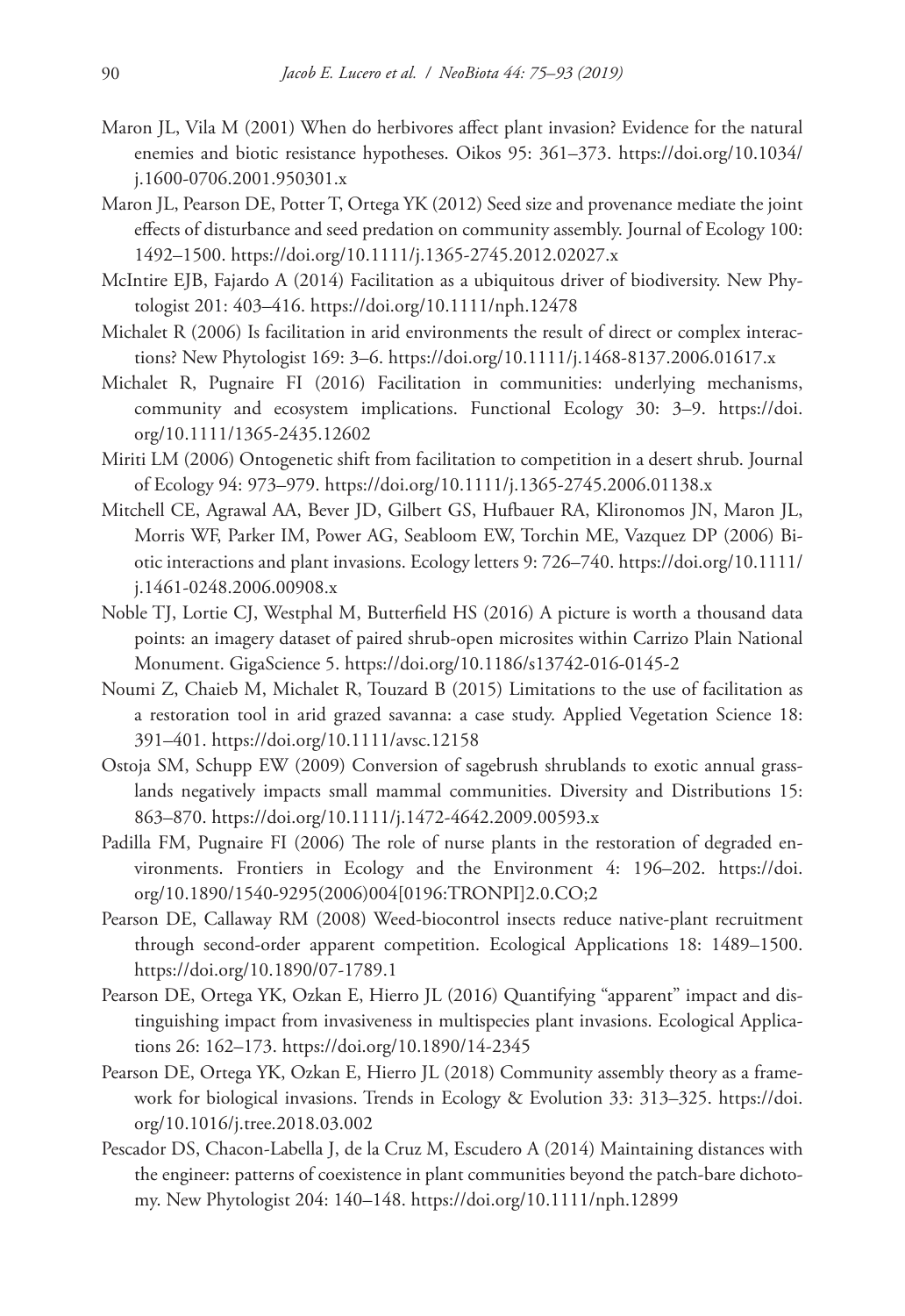- Pierce NA, Archer SR, Bestelmeyer BT, James DK (2018) Grass-shrub competition in arid lands: an overlooked driver in grassland-shrubland state transition? Ecosystems. [https://](https://doi.org/10.1007/s10021-018-0290-9) [doi.org/10.1007/s10021-018-0290-9](https://doi.org/10.1007/s10021-018-0290-9)
- Poulos JM, Rayburn AP, Schupp EW (2014) Simultaneous, independent, and additive effects of shrub facilitation and understory competition on the survival of a native forb (*Penstemon palmeri*). Plant Ecology: 417–426. <https://doi.org/10.1007/s11258-014-0312-4>
- Pucheta E, Garcia-Munro VJ, Rolhauser AG, Quevedo-Robledo L (2011) Invasive potential of the winter grass *Schismus barbatus* during the winter season of a predominantly summerrainfall desert in Central-Northern Monte. Journal of Arid Environments 75: 390–393. <https://doi.org/10.1016/j.jaridenv.2010.11.010>
- R Development Core Team (2018) R: a language and environment for statistical computing. R Foundation for Statistical Computing, Vienna, Austria.
- Ramírez L, Rada F, Llambí LD (2015) Linking patterns and processes through ecosystem engineering: effects of shrubs on microhabitat and water status of associated plants in the high tropical Andes. Plant Ecology 216: 213–225.<https://doi.org/10.1007/s11258-014-0429-5>
- Reisner MD, Doescher PS, Pyke DA (2015) Stress-gradient hypothesis explains susceptibility to *Bromus tectorum* invasion and community stability in North America's semi-arid *Artemisia tridentata wyomingensis* ecosystems. Journal of Vegetation Science 26: 1212–1224. <https://doi.org/10.1111/jvs.12327>
- Rowe HI (2010) Tricks of the trade: techniques and opinions from 38 experts in tallgrass prairie restoration. Restoration Ecology 18: 253–262. [https://doi.org/10.1111/j.1526-](https://doi.org/10.1111/j.1526-100X.2010.00663.x) [100X.2010.00663.x](https://doi.org/10.1111/j.1526-100X.2010.00663.x)
- Salo LF (2005) Red brome (*Bromus rubens* subsp. *madritensis*) in North America: possible modes for early introductions, subsequent spread. Biological Invasions 7: 165–180. [htt](https://doi.org/10.1007/s10530-004-8979-4)[ps://doi.org/10.1007/s10530-004-8979-4](https://doi.org/10.1007/s10530-004-8979-4)
- Schutzenhofer MR, Valone TJ (2006) Positive and negative effects of *Erodium cicutarium* on an arid ecosystem. Biological Conservation 132: 376–381. [https://doi.org/10.1016/j.bio](https://doi.org/10.1016/j.biocon.2006.04.031)[con.2006.04.031](https://doi.org/10.1016/j.biocon.2006.04.031)
- Seabloom EW, Harpole WS, Reichman OJ, Tilman D (2003) Invasion, competitive dominance, and resource use by exotic and native California grassland species. Proceedings of the Royal Academy of Science 100: 13384–13389. <https://doi.org/10.1073/pnas.1835728100>
- Sheley RL, James JJ (2014) Simultaneous intraspecific facilitation and interspecific competition between native and annual grasses. Journal of Arid Environments 104: 80–87. [https://doi.](https://doi.org/10.1016/j.jaridenv.2014.01.019) [org/10.1016/j.jaridenv.2014.01.019](https://doi.org/10.1016/j.jaridenv.2014.01.019)
- Simberloff D (2006) Invasional meltdown 6 years later: important phenomenon, unfortunate metaphor, or both? Ecology Letters 9: 912–919. [https://doi.org/10.1111/j.1461-](https://doi.org/10.1111/j.1461-0248.2006.00939.x) [0248.2006.00939.x](https://doi.org/10.1111/j.1461-0248.2006.00939.x)
- Simberloff D (2011) Non-natives: 141 scientists object. Nature 475: 35–36. [https://doi.](https://doi.org/10.1038/475036a) [org/10.1038/475036a](https://doi.org/10.1038/475036a)
- Simberloff D, Martin JL, Genovesi P, Maris V, Wardle WA, Aronson J, Courtchamp F, Galil B, Garcia-Bethou E, Pascal M, Pysek P, Sousa R, Tabacchi E, Vila M (2013) Impacts of biological invasions: what's what and the way forward. Trends in Ecology and Evolution 28: 58–66.<https://doi.org/10.1016/j.tree.2012.07.013>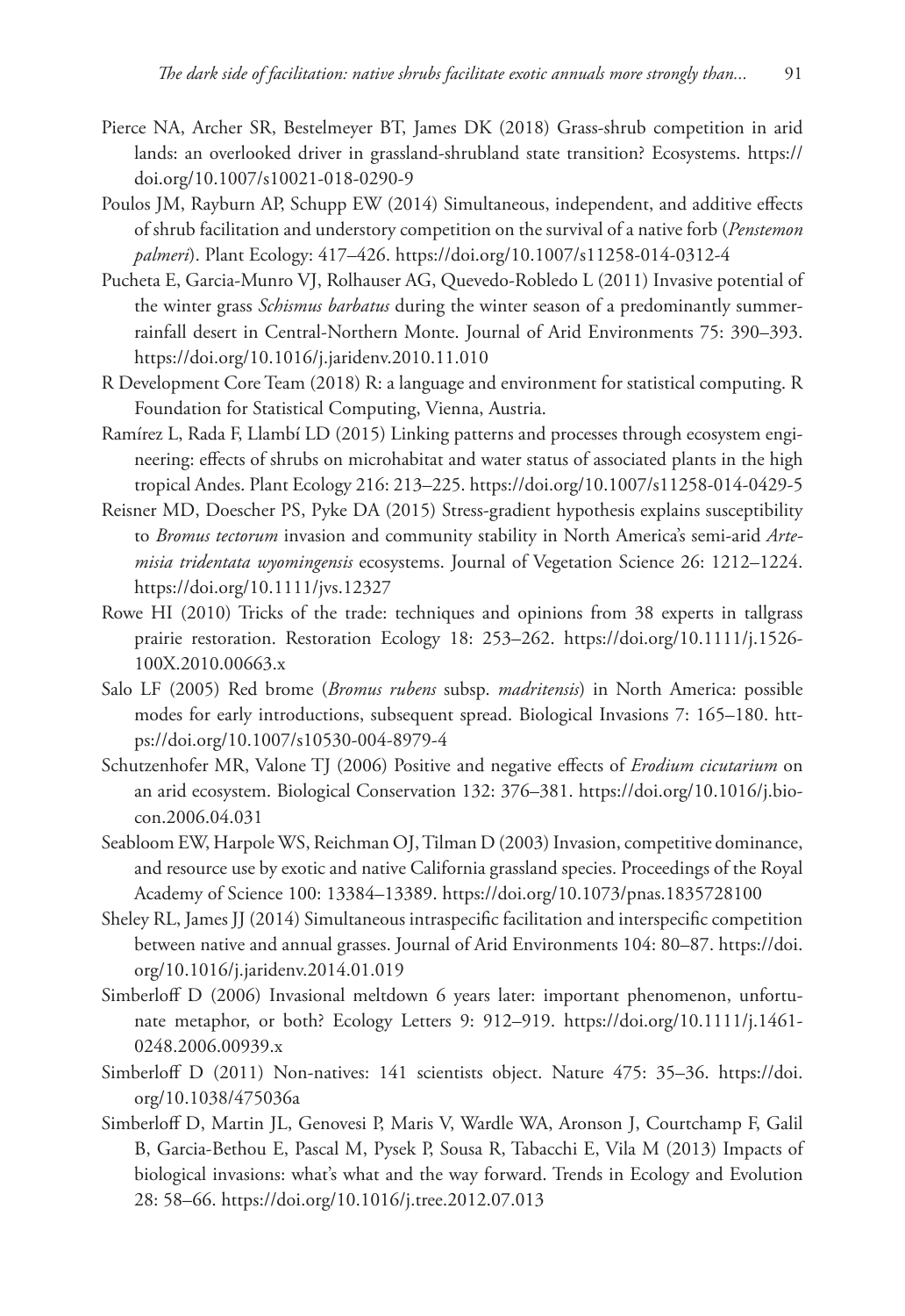- Simberloff D, Von Holle B (1999) Positive interactions of nonindigenous species: invasional meltdown? Biological Invasions 1: 21–32.<https://doi.org/10.1023/A:1010086329619>
- Simpson A, Eyler MC (2018) First comprehensive list of non-native species established in three major regions of the United States. U.S. Geological Survey Open-File Report 2018–1156. <https://doi.org/10.3133/ofr20181156>
- Smith DA, Ralls K, Cypher BL, Maldonado JE (2005) Assessment of scat-detection dog surveys to determine kit fox distribution. Wildlife Society Bulletin 33: 897–904. [https://doi.](https://doi.org/10.2193/0091-7648(2005)33%5B897:AOSDST%5D2.0.CO;2) [org/10.2193/0091-7648\(2005\)33\[897:AOSDST\]2.0.CO;2](https://doi.org/10.2193/0091-7648(2005)33%5B897:AOSDST%5D2.0.CO;2)
- St. Clair SB, O'Conner R, Gill R, McMillan B (2016) Biotic resistance and disturbance: rodent consumers regulate post-fire plant invasions and increase plant community diversity. Ecology 97: 1700–1711. <https://doi.org/10.1002/ecy.1391>
- Stohlgren TJ, Jarnevich C, Chong GW, Evangelista PH (2006) Scale and plant invasions: a theory of biotic acceptance. Preslia 78: 405–426.
- Tewksbury JJ, Lloyd JD (2001) Positive interactions under nurse-plants: spatial scale, stress gradients and foundation species size. Oecologia 127: 425–434. [https://doi.org/10.1007/](https://doi.org/10.1007/s004420000614) [s004420000614](https://doi.org/10.1007/s004420000614)
- U.S. Department of the Interior Bureu of Land Management (2011) Check list of plants Carrizo Plain, San Luis Obispo County, California. [http://www.blm.gov/ca/st/en/fo/bakers](http://www.blm.gov/ca/st/en/fo/bakersfield/)[field/](http://www.blm.gov/ca/st/en/fo/bakersfield/) Programs/carrizo/plants.html [retrieved 11-12-2018]
- Venable DL (2007) Bet hedging in a guild of desert annuals. Ecology 88: 1086–1090. [https://](https://doi.org/10.1890/06-1495) [doi.org/10.1890/06-1495](https://doi.org/10.1890/06-1495)
- Vila M, Espinar JL, Hejda M, Hulme P, Jarosik V, Maron J, Pergl J, Schaffner U, Sun Y, Pysek P (2011) Ecological impacts of invasive alien plants: a meta-analysis of their effects on species, communities, and ecosystems. Ecology Letters 14: 702–708. [https://doi.](https://doi.org/10.1111/j.1461-0248.2011.01628.x) [org/10.1111/j.1461-0248.2011.01628.x](https://doi.org/10.1111/j.1461-0248.2011.01628.x)
- Vila M, Weiner J (2004) Are invasive plant species better competitors than native plant species? – evidence from pairwise experiments. Oikos 105: 229–238. [https://doi.org/10.1111/](https://doi.org/10.1111/j.0030-1299.2004.12682.x) [j.0030-1299.2004.12682.x](https://doi.org/10.1111/j.0030-1299.2004.12682.x)
- Villareal-Barajas T, Martorell C (2009) Species-specific disturbance tolerance, competition and positive interactions along an anthropogenic disturbance gradient. Journal of Vegetation Science 20: 1027–1040. <https://doi.org/10.1111/j.1654-1103.2009.01101.x>
- Vitousek PM, D'Antonio CM, Loope LL, Westbrooks R (2017) Biological invasions as global environmental change.
- Webb N, Marshall N, Stringer L, Reed M, Chappell A, Herrick J (2017) Land degradation and climate change: building climate resilience in agriculture. Frontiers in Ecology and the Environment 15: 450–459.<https://doi.org/10.1002/fee.1530>
- Westphal MF, Noble T, Butterfield HS, Lortie CJ (2018) A test of desert shrub facilitation via radiotelemetric monitoring of a diurnal lizard. Ecology and Evolution 8: 12153–12162. <https://doi.org/10.1002/ece3.4673>
- Williams DF, Cypher EA, Kelly PA, Miller KJ, Norvell N, Phillips SF, Johnson CD, Colliver GW (1998) Recovery plan for upland species of the San Joaquin Valley, California. Endangered Species Recovery Program 1: 311–319.